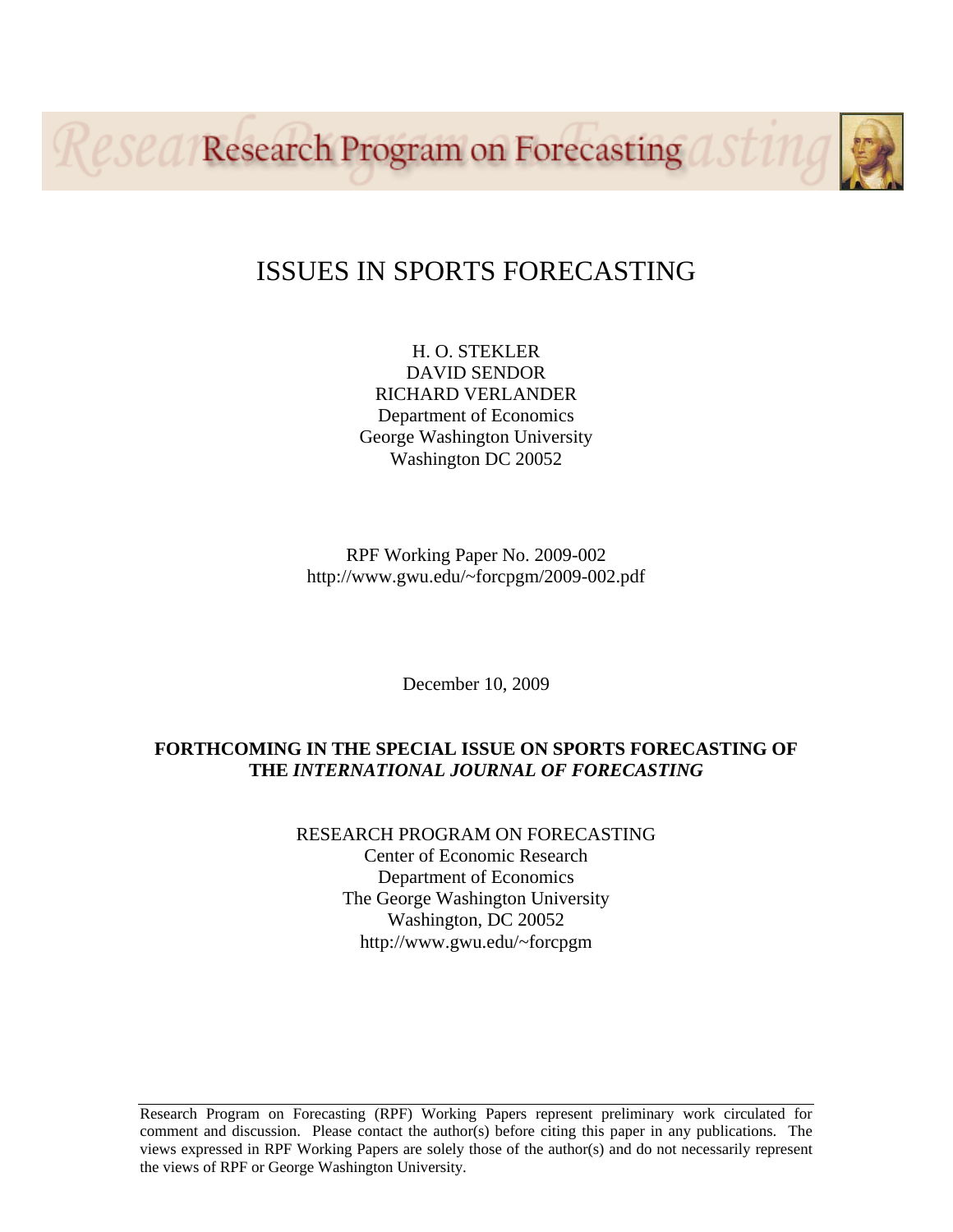# ISSUES IN SPORTS FORECASTING

H. O. STEKLER\* DAVID SENDOR RICHARD VERLANDER Department of Economics George Washington University Washington DC 20052

\*Corresponding author: hstekler@gwu.edu. We would like to thank Bryan Boulier, David Forrest, Ira Horowitz and Leighton Vaughan Williams for their comments on an earlier draft of this paper. This paper has also been presented at the International Symposium on Forecasting in New York in June 2007 and the Forecasting Workshop of the Department of Economics, George Washington University.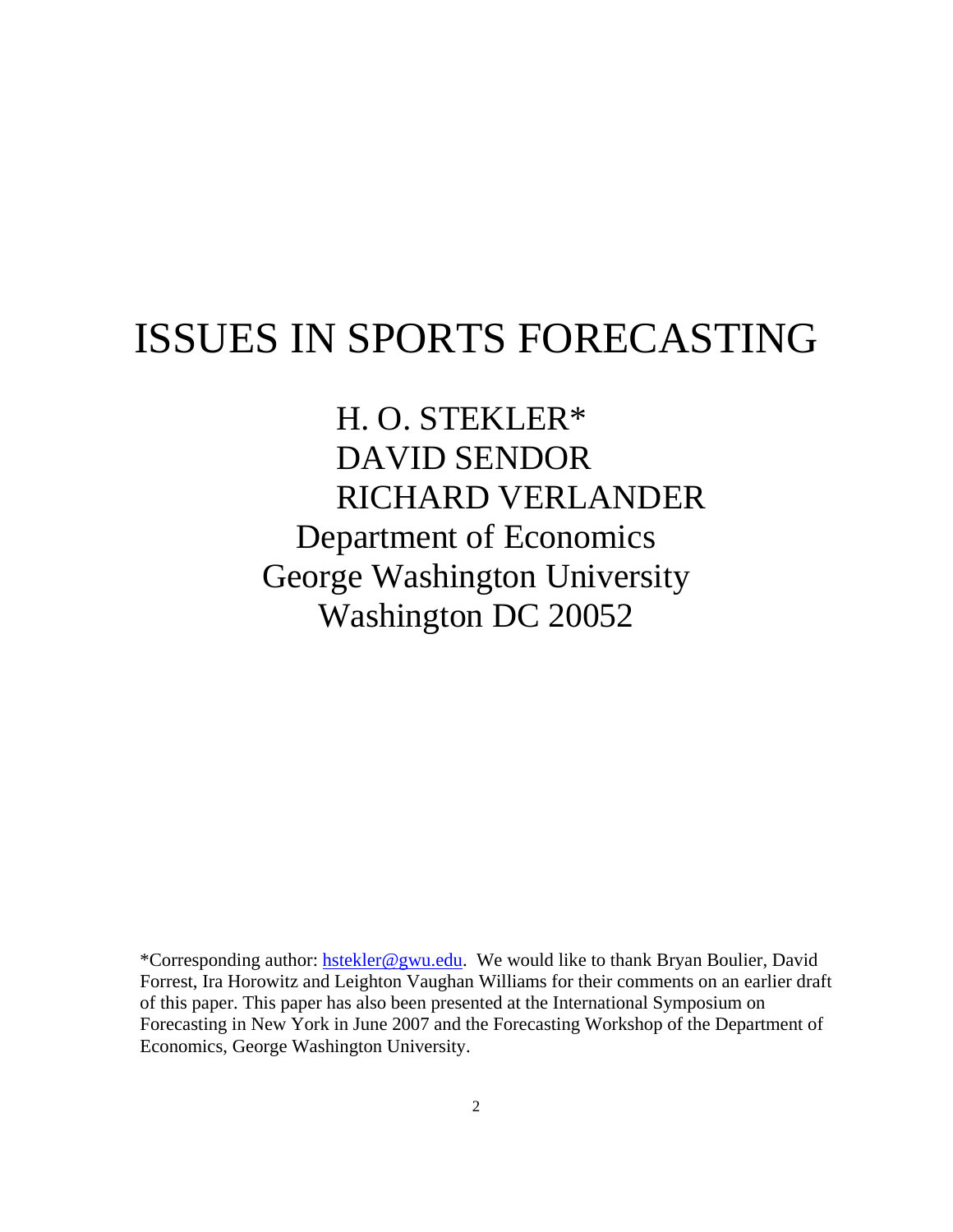## ISSUES IN SPORTS FORECASTING

#### ABSTRACT

A great amount of effort is spent in forecasting the outcome of sporting events, but few papers have focused exclusively on the characteristics of sports forecasts. Rather, many papers have been written about the efficiency of sports betting markets. As it turns out, it is possible to derive considerable information about the forecasts and the forecasting process from the studies that tested the markets for economic efficiency. Moreover, the huge number of observations provided by betting markets makes it possible to obtain robust tests of various forecasting hypotheses. This paper is concerned with a number of forecasting topics in horse racing and several team sports. The first topic involves the type of forecast that is made: picking a winner or predicting whether a particular team beats the point spread. Different evaluation procedures will be examined and alternative forecasting methods (models, experts, and the market) will be compared. The paper also examines the evidence about the existence of biases in the forecasts and concludes with the applicability of these results to forecasting in general.

Key words: sports forecasting, betting markets, efficiency, bias, sports models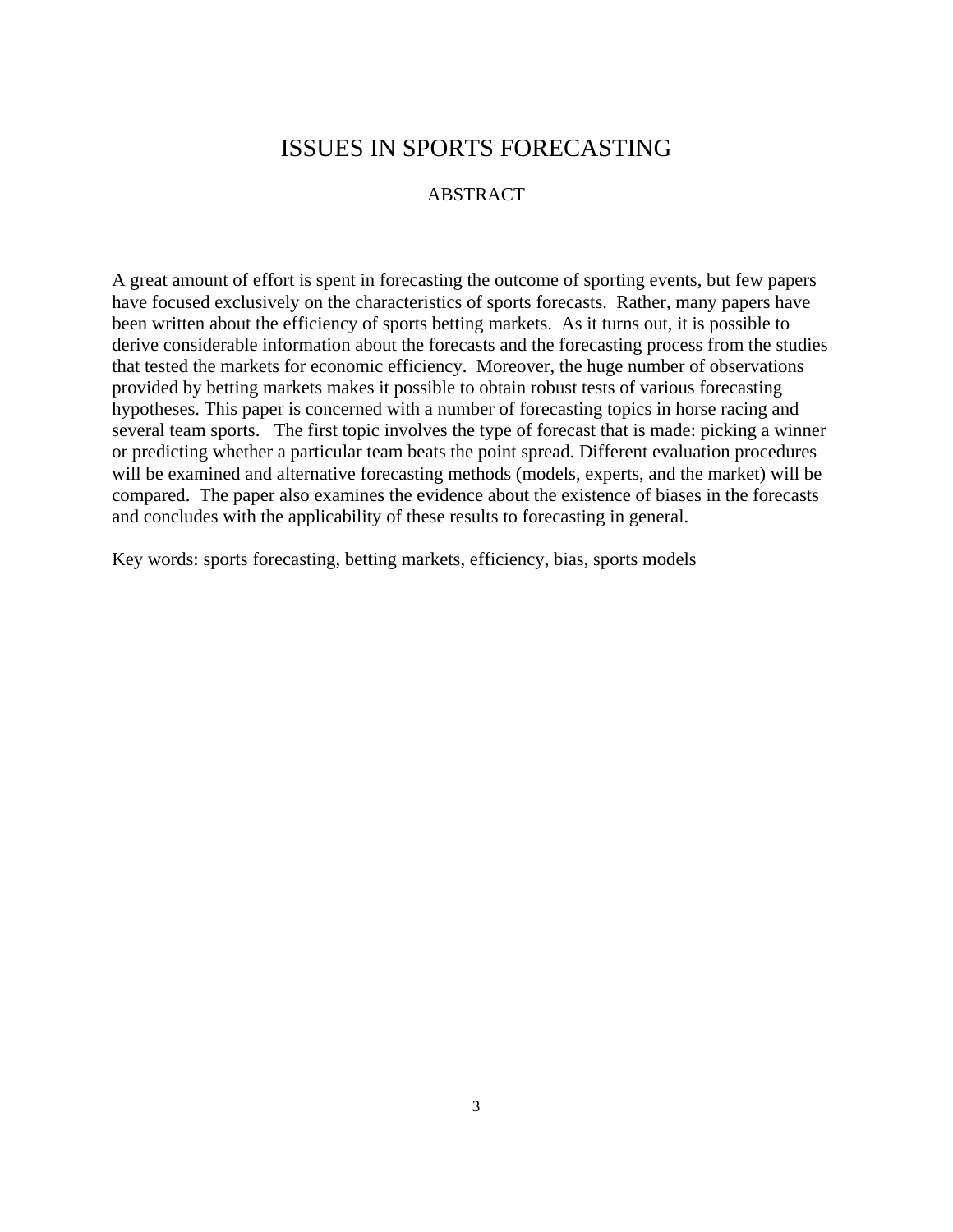## ISSUES IN SPORTS FORECASTING

 A great amount of effort is spent in forecasting the outcome of sporting events. Moreover, there are a large amount of data regarding the outcomes of sporting events and the factors that are assumed to contribute to those outcomes. Yet despite the 40,000 entries in JSTOR and 3,700 in Econ Lit that refer to sports, few papers have focused exclusively on the characteristics of sports forecasts. Rather, many papers have been written about the efficiency of sports betting markets.<sup>1</sup> (See Sauer (1998, 2005) and Vaughan Williams (1999, 2005) for surveys of the efficient-market literature.)

 Since, most previous betting-markets studies were concerned with economic efficiency, they did not evaluate the actual (or implied) forecasts associated with those markets, i.e. the studies' emphases have been on profitability rather than predictability. As it turns out, it is possible to derive considerable information about the forecasts and the forecasting process from the studies that tested the markets for economic efficiency. Moreover, the huge number of observations provided by betting markets makes it possible to obtain robust tests of various forecasting hypotheses. It is not necessary to base findings on laboratory experiments with a small number of observations that may not replicate real-world conditions. For example, one

<sup>&</sup>lt;u>1</u> Sports data have also been used to investigate topics such as: the strategies (minmax, risk taking) that competitive players and teams employ, the benefits of stadia and teams to cities, the business and management of professional team sports including the trading of players, the market structure and competitiveness of professional leagues with free agency and payroll caps, labor relations and the effects of strikes, the determinants of attendance at sporting events, and even the problems associated with adverse selection in the sale of thoroughbred race horses.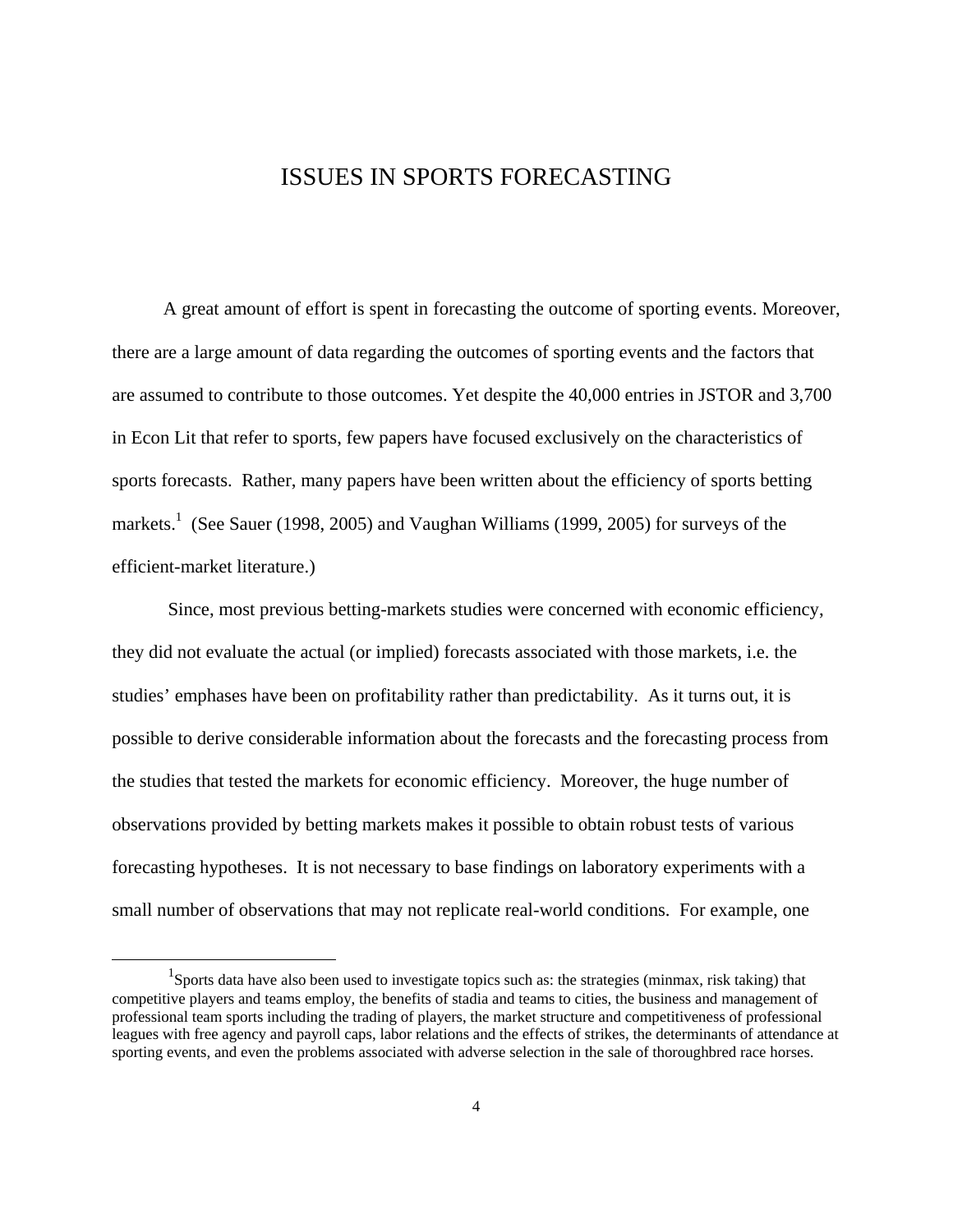study (Song et al. 2007) that compared the predictive accuracy of judgmental forecasters with statistical systems was based on 31,000 observations of real-time predictions of the outcomes of American professional football games.<sup>2</sup> Although we make extensive use of data from these betting markets, we do not examine the economic efficiency of these markets.

 This paper is concerned with a number of forecasting topics in horse racing and several team sports. The first topic involves the type of forecast that is made. In some sports the forecast is intended to determine the winner of an event. In other betting markets, individuals predict whether/or not the favored team wins by x points (called the point spread). It should be noted that the information (summary forecasts) that is obtained from these markets is related to the underlying characteristics and scoring systems of each sport. In sports where there is no binary outcome (horse racing, soccer, etc.), the market provides odds (probabilities) about the likelihood of each outcome .Even when there is a binary outcome, such as in baseball, the market quotes odds against each of the outcomes. However, in other binary outcome sports, such as basketball and American football, odds (probabilities) are not quoted. Rather the summary statistic is the point spread. This number is the median value of the probability distribution for the difference in scores.<sup>3</sup> This statistic thus provides information that distinguishes between teams that are closely matched and those where there is a clear favorite.

 A second topic involves the procedures that are used to evaluate the forecasts. This paper will show that the evaluation procedures depend on the type of betting market that is associated with each sport. A third topic involves a comparison of alternative forecasting methods. For

 <sup>2</sup> Moreover, since a sporting event has a definite outcome at a specific point in time, it is not necessary to make assumptions about expectations as to the future as is necessary in other asset markets.

 $3\overline{\text{We}}$  wish to thank the referee for pointing this out.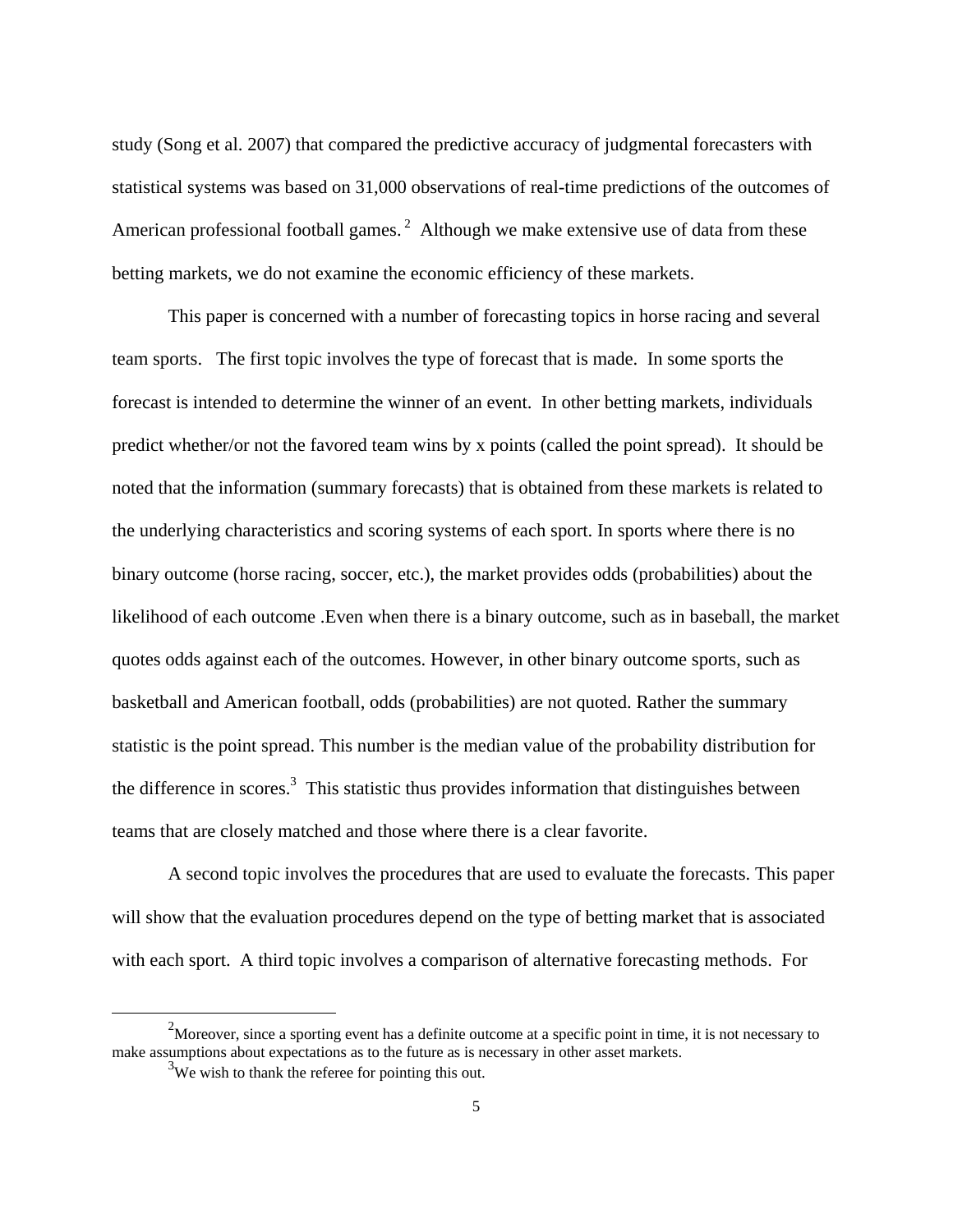every sport, forecasts have been made by models (systems) and experts. In some sports, it is also possible to analyze a forecast that is made by the market. The final topic is to determine whether the forecasts are biased and, if they are, the sources of the biases.

 These topics will not be discussed on a sport-by-sport basis. Rather we will integrate the results across sports and in the process provide extensive citations referring to each sport. We then determine whether the results for individual team sports and horse racing yield valid generalizations about sports forecasting. Finally, we compare the findings from sports forecasts with the profession's generally accepted beliefs about forecasting knowledge and see whether they are consistent.

#### **I. Types of Forecasts**

 The forecasts that we examine come from three sources. First, there is the betting market forecast itself. Second, forecasts can be derived from statistical models that are based on the fundamentals of the sports or are based on variables that are proxies for these characteristics. Finally, experts, be they bookmakers, handicappers or sports commentators, also issue forecasts about the likely outcomes of sporting events.

#### A. Betting Market Forecasts

 Given that the forecasts are generally associated with and obtained from the gambling market, it is first necessary to discuss how the markets are structured and the type of forecast that can be analyzed. The gambling markets are constituted differently from sport to sport. In horse racing, baseball, and soccer the bet (forecast) involves picking a winner, and the market quotes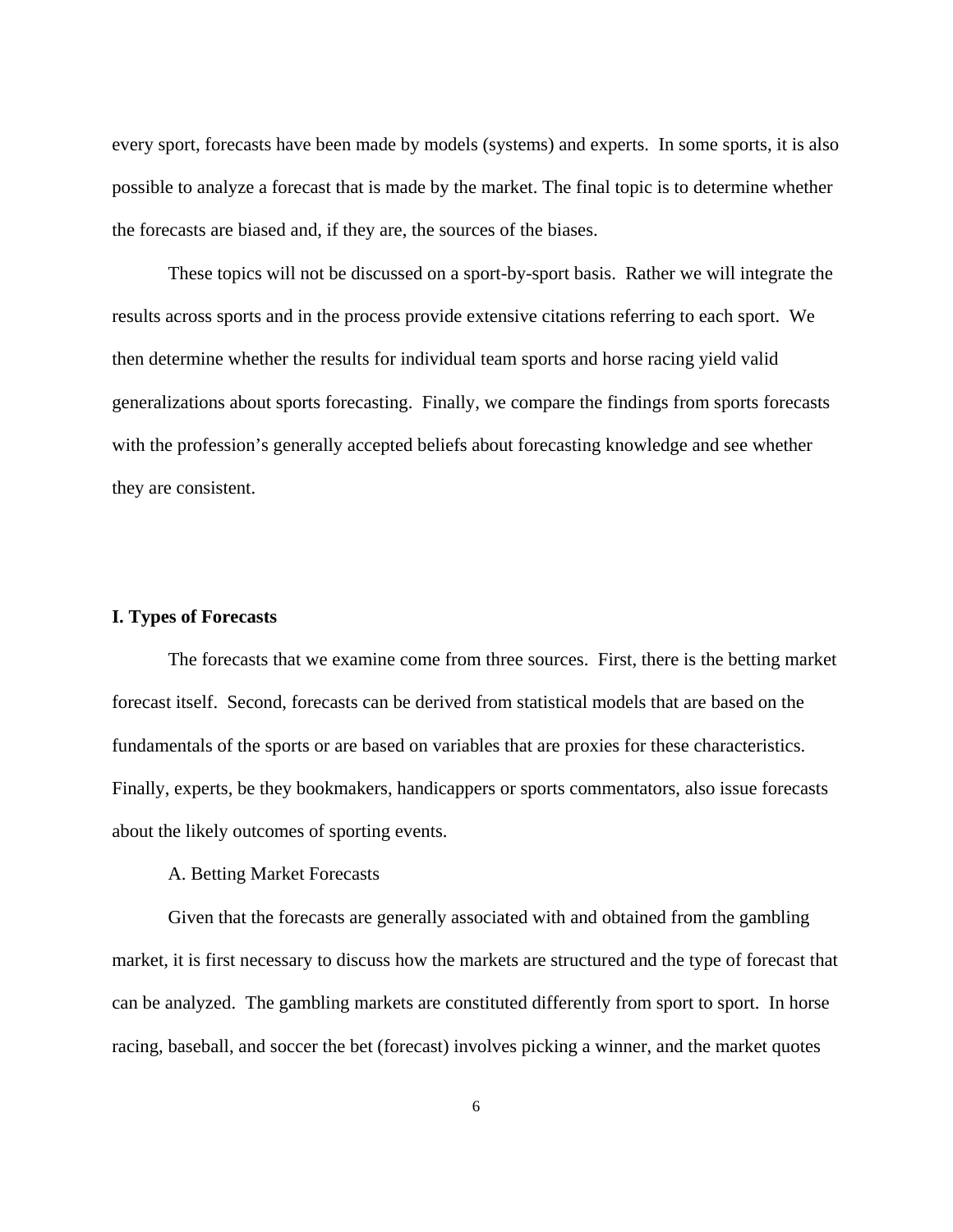odds that a particular horse or team will win.<sup>4</sup> As an example, if there were only two teams and there were no commissions, the odds on Team A might be 2 to1 and the odds on Team B would then be 1 to 2. This forecast implies that Team B will beat Team A 2/3 of the time. This type of forecast can be evaluated in two ways: (1) was the market correct and did Team B win more frequently or (2) in repeated trials, did teams that were favored 2-1 win 2/3 of the time?, i.e. were the probability forecasts calibrated?

 In markets where odds are quoted and there are more than two competitors (horse racing) or more than two outcomes (soccer: win, draw lose), it is not possible to determine whether the market forecasts correctly predicted the winners. Rather the forecasting evaluation must be based on a comparison of the market odds (ex ante probabilities) and the ex post relative frequencies of the actual outcomes. The betting odds must, therefore, be converted into probabilities by the formula,  $p = 1/(1 + \text{odds})$ .<sup>5</sup> For each ex ante probability,  $p_i$ , the ex post proportion of winning horses that went off at those odds,  $f_i$ , should be equal to  $p_i$ . Using statistical terminology, the ex ante probabilities and the ex post winning percentage should be calibrated, and horses whose ex ante probability of winning was 0.30 should have won 30 percent of the time.<sup>6</sup>

The betting market that involves baseball has a unique way of presenting the odds. While bets in this market are made on the outcome of a game, the odds are not quoted directly. The bookmaker quotes, a line, +140, -150 for example. This means that the winner of a \$100 bet on

 $<sup>4</sup>$  The betting market in golf and tennis, two markets that are not analyzed here, function similarly.</sup>

<sup>&</sup>lt;sup>5</sup>The sum of the betting odds exceeds one because of the bookmakers' commissions or the parimutuel take; they must be adjusted so that they sum to one.

 $6$  The quadratic probability score (OPS) as also known as the Brier Score can be used to evaluate probability forecasts when the relative frequencies of the outcomes are known.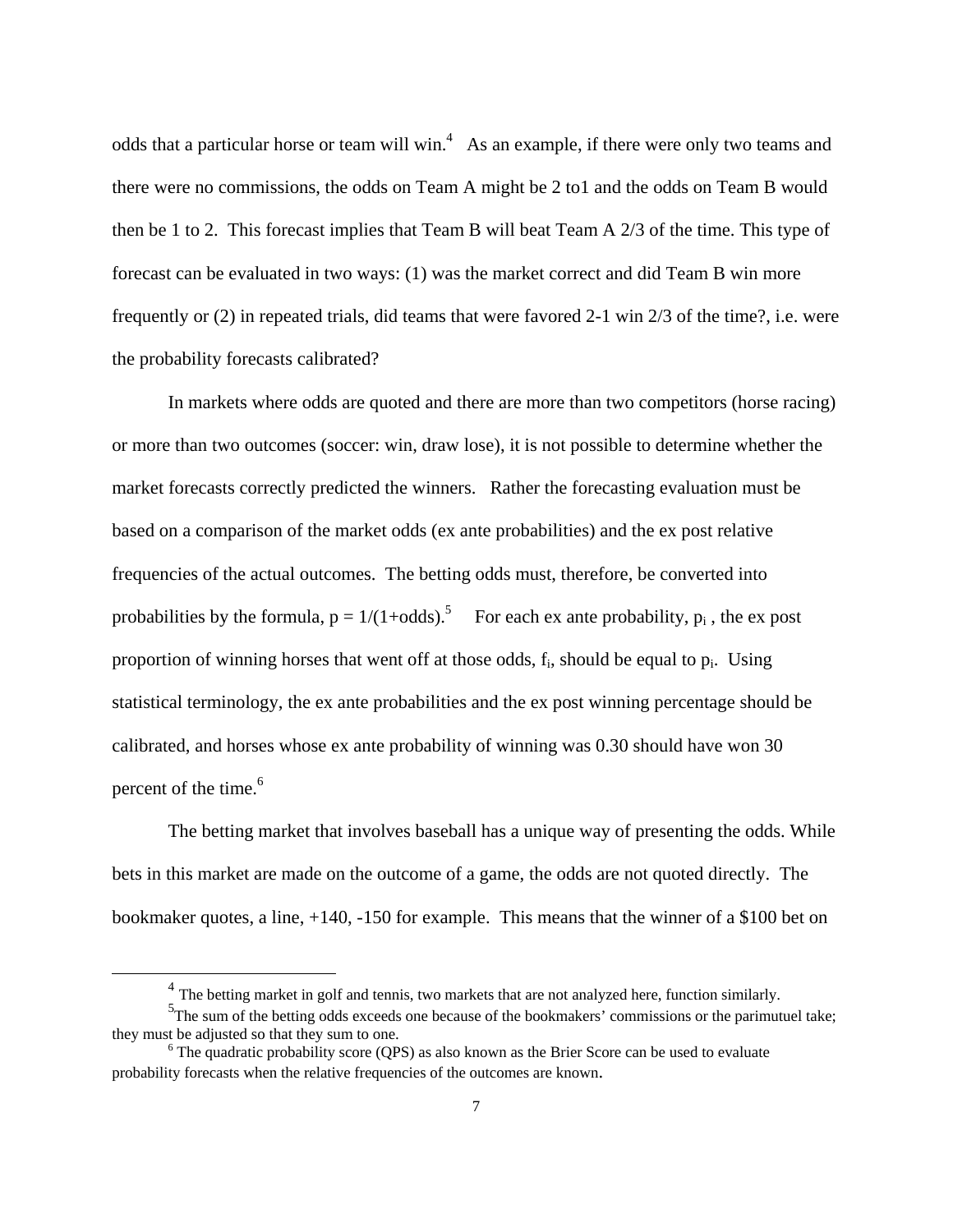the underdog team would win \$140, while someone betting on the favored team would bet \$150 to win \$100. The difference is the commission. From these odds it is possible to calculate the betting market's forecast that the underdog will win. The probability is calculated at the midpoint of the line, i.e.  $1/(1.45 + 1) = 0.41$ . This probability can then be compared with the percentage of times that the underdog won when those odds were quoted to determine whether the ex ante probabilities are calibrated with the observed relative frequencies.

 The forecasts and the evaluation procedures are different in those markets where bets are placed on the margin of victory. In American football and basketball, bets are not made on which team will win nor are odds quoted in the market. Rather there is a bet on whether or not the favored team will win by more or less than the specified margin (point spread) that is set in the market.<sup>7</sup> While this type of betting market is not concerned with selecting the winning team, it is possible to use the data about the spread to determine whether the market accurately predicts who will win. Thus, our analysis of the forecasts from this type of betting market examines two questions: (1) How frequently does the team that is favored to win actually win? and (2) Are there any observed biases in the spreads that were published just before the game was played? It is also possible to determine if the market forecasts are more accurate than those of other forecasting methods, such as models and the opinions of experts.

#### B. Models

 In order to predict the outcome of sporting events, many different types of models have been constructed, but, unfortunately, many of these models have never been used in forecasting

 $\frac{1}{7}$ <sup>7</sup>Although odds are not quoted, the bet is not even money because the bettor must commit \$11 to win 10. Since bookmakers set the point spread in an attempt to receive an equal amount of money on both sides of the bet, the deviation from the even-money bet represents the bookmakers' commission.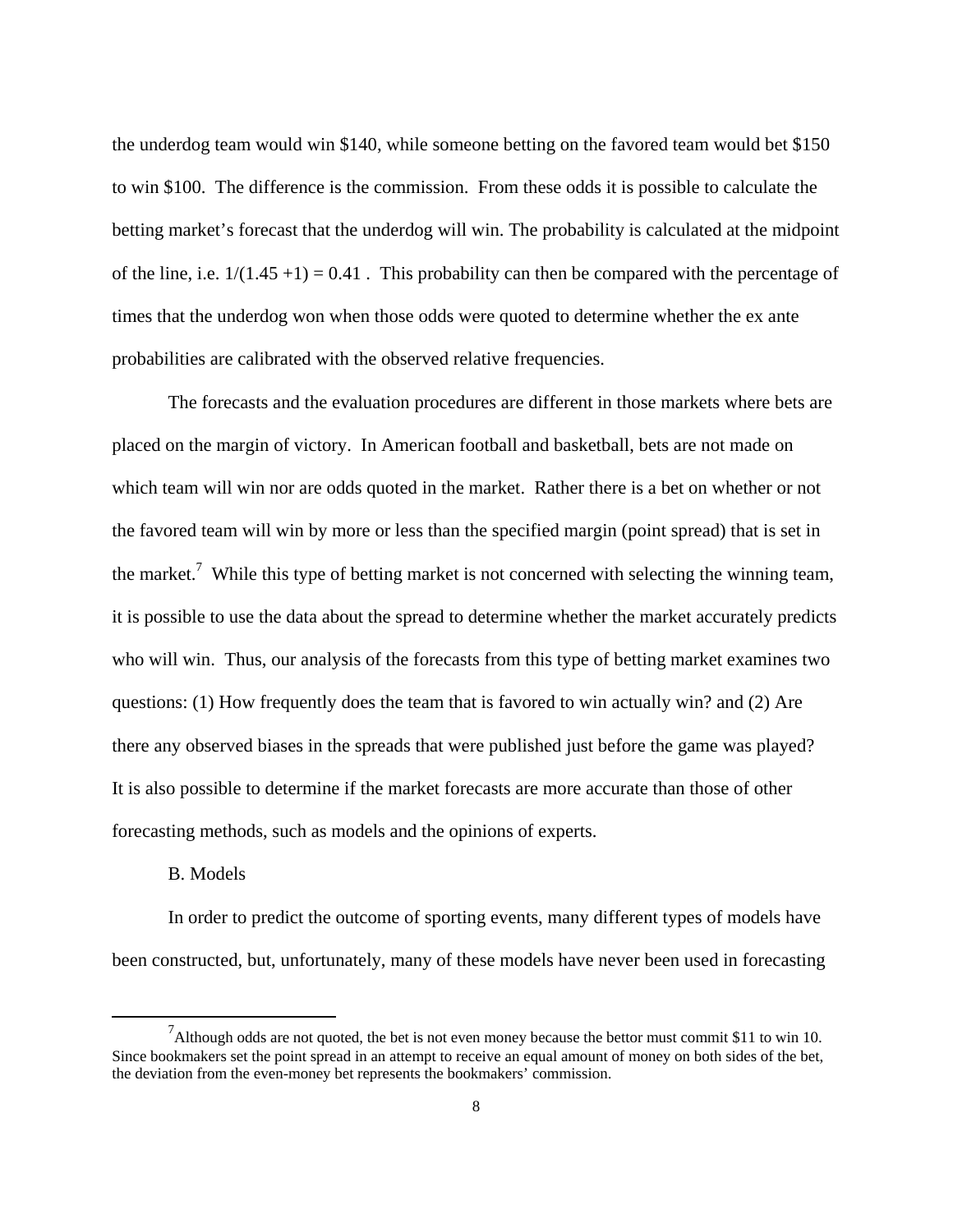beyond the period of fit. Only the major characteristics of these models are explained in the text. Some models are disaggregated; others are based on production functions or power scores. There are even models that use payrolls as predictors of success within a sport. (See Smyth and Smyth, 1994 for baseball; Szymanski, 2003, p. 1154 and Forrest et al. (2005a) for soccer). The form of each of the models and the variables that are included in the equations are presented on a sportby-sport basis in the Appendix.

At the most disaggregated level, it is possible to predict the outcome of a game by modeling the effects of every play. (For baseball see Bukiet<sup>8</sup> et al. (1997) and Sauer (2005); for soccer see Carmichael et al. (2000)). At a more aggregative level, production functions are used. These functions focus on the fundamental factors that determine the outcome of a game. On offense it is the *factors* that determine the number of points, runs, or goals scored; on defense the *factors* that determine the number of points, runs, or goals allowed. The model that is used to forecast the outcome of a game is then based on the differences in the fundamental characteristics of the two teams.

 An alternative statistical procedure is to construct a power score or index that is a proxy for these fundamental characteristics or the latent skills and strengths of the teams. Such a model uses the difference in runs (points, goals) scored as a predictor. Then there are models that use power scores based on relative performance as the independent variables. The focus of these models is exclusively on the relative number (and margins) of victories of the competing teams and the time trend in this relationship. For example, the New York Times created power scores

<sup>&</sup>lt;sup>8</sup> Bukiet et al. (1997) modeled each at-bat as a 25x25 transition probability matrix that explained all of the alternatives that might occur. Markov chains were then used to predict team performance based on the characteristics of each batter.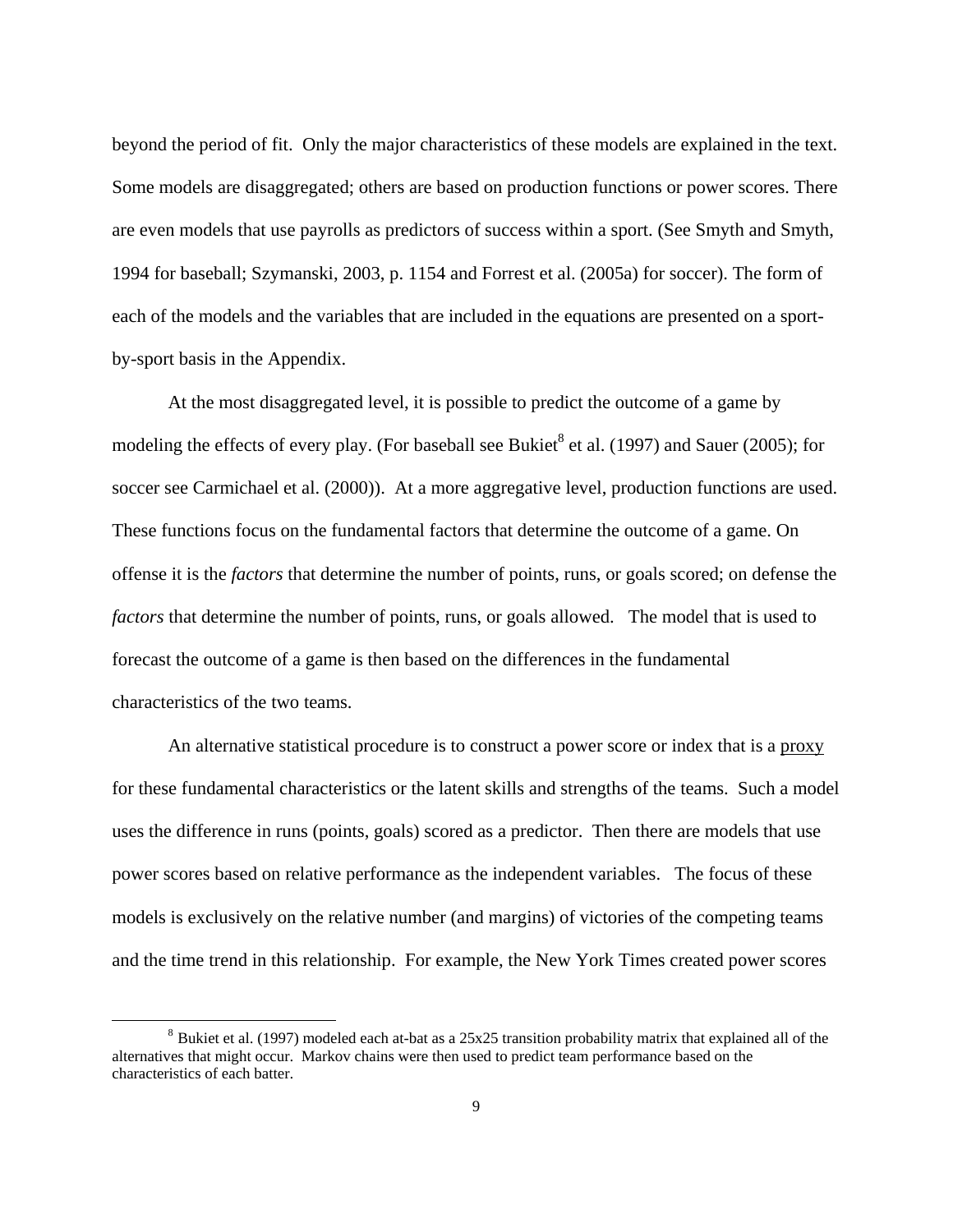for every National Football League (NFL) team that summarized each team's relative performance in previous games. It was based on the winning percentage of each team, its margin of victory, and a quality measure for each of its opponents. Similar measures, that include the strength of schedule, have been constructed for other sports. These power scores can be transformed further into ordinal rankings (Boulier and Stekler, 2003).

 Statistical scoring systems are variants of power scores. As an example, Sagarin has developed a system that can be used to predict the expected scoring by any two teams. This system is based on the number of victories of each team, the strength of the teams that were defeated, the margin of victory adjusted for blowouts, and an adjustment for the home court advantage.<sup>9</sup>

#### C. Experts

 Finally, we have predictions made by individuals (experts) who may or may not reveal their methods. Some of these experts are sports writers, editors of newspapers or sports magazines, or sports commentators on the major television networks; others are tipsters. The odds makers in the betting markets and the race-track handicappers should also be considered experts.

#### **II. Results- Betting Market**

In presenting our results it should be remembered that the procedures for evaluating forecasts will differ from sport to sport depending upon the institutional structure of the betting market that is associated with that sport.

A. Horse racing

 $\frac{1}{9}$ <sup>9</sup>The difference between two teams' Sagarin ratings is a good predictor of the margin of victory (Carlin, 1996).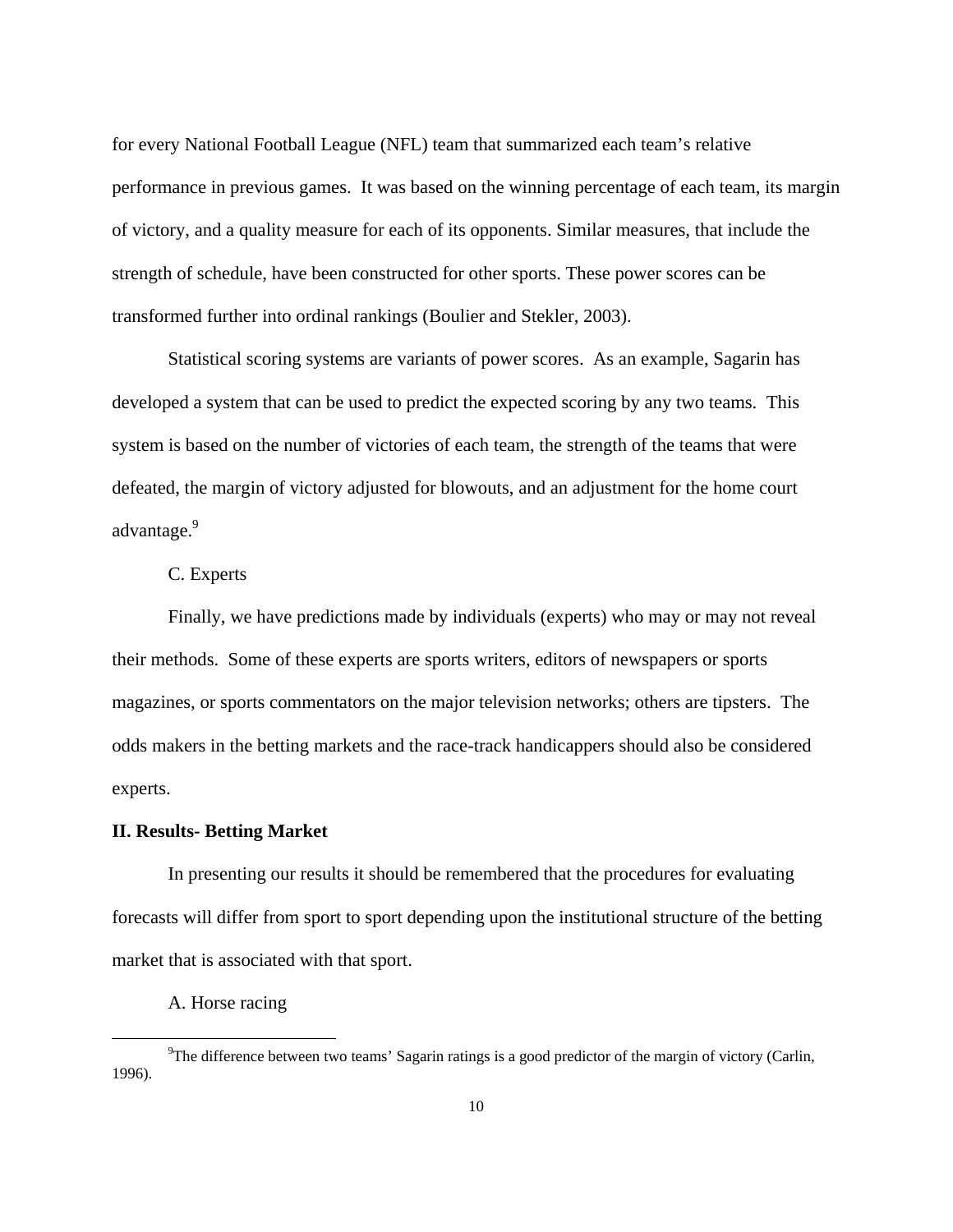The evidence is that the betting market yields accurate forecasts. The horse racing results indicate that the market can distinguish among horses of different quality. With a particular exception, the probabilities obtained from the odds rank of the horses are well calibrated with the observed frequency of wins. (Sauer, 1998, pp. 2035 and 2044). The exception to the aforementioned calibration occurs at the extremes of the odds distribution. This result found in most studies of horse racing in the US yields what has been called "the favorite-long shot bias." This means that an insufficient amount is bet upon the horses that are favored to win and an excessive amount is bet on the long shots, thus distorting the odds at the extremes.<sup>10</sup>

#### B. Baseball

In the baseball market, Woodland and Woodland (1994, p.275; 1999, p.339) and Gandar et al. (2002, p.1313) all indicate that the odds are related to the observed outcomes, but the relationship is not strictly monotonic.<sup>11</sup> Woodland and Woodland (1994) argued that betting in baseball yielded a reverse favorite-underdog bias, with underdogs underbet. Gandar et al. (2002) made a minor correction to the Woodland-Woodland methodology and found that if there were any bias, it was very slight.

#### C. American Football

 We must distinguish between picking winners and betting against the spread when the forecasting performance of the American football betting market is evaluated. Boulier and Stekler (2003) and Song et al. (2007) showed, that in every year from 1994-2001, the football betting market correctly predicted the winner of NFL games at least 63% of the time. The

 $10$ This bias does not exist in race-horse betting in Hong Kong and Japan, for example. It also does not exist in most other sports.<br><sup>11</sup> The QPS statistic, also known as the Brier score, was not calculated and decomposed to determine the

degree of calibration.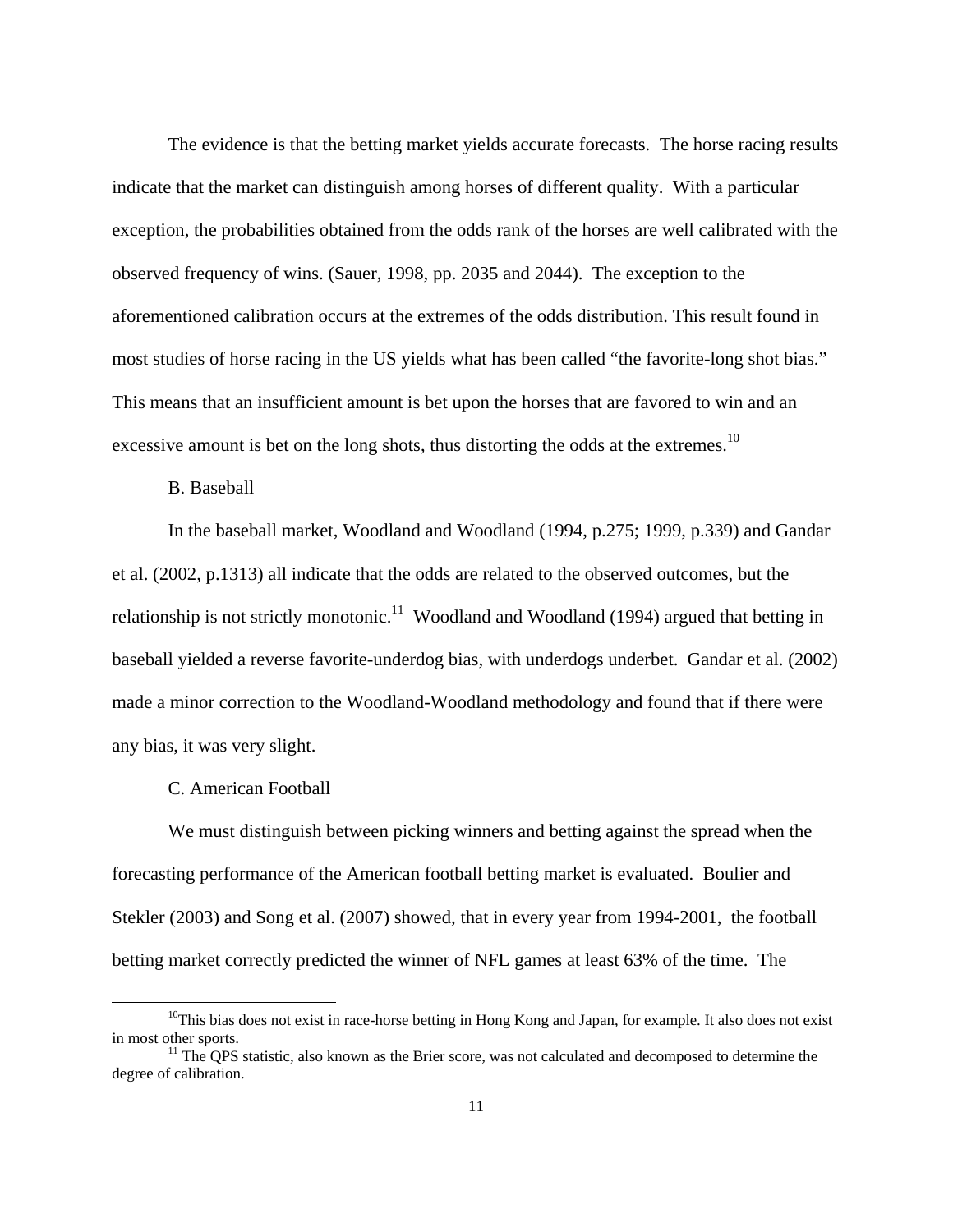average over this time period was about 65%. In fact, in selecting the winners of games, the betting market was the most accurate forecasting method in every year. Moreover, there was a positive relationship between the point spread and the ex post winning percentage of the home team, but the increase is not monotonic.

 In analyzing the market's performance relative to the spread, the main question is: Are there any observed biases? The overwhelming majority of the evidence indicates that the betting market is efficient in the sense that, on average, there is no profitable betting strategy against the spread. The traditional method for determining whether a forecast is unbiased is to run the regression:

$$
A = a + bF + e,
$$
 (1)

where A is the actual value and F is the forecast. If the joint null hypothesis that  $a = 0$  and  $b = 1$ is rejected, the forecasts are biased. In the football betting market, the equivalent equation is:

$$
DP = a + bPS + e,
$$
 (2)

where DP is the difference in the game score (actual points) and PS is the betting-market point spread.<sup>12</sup> If the forecast is unbiased, on average, the difference in the point scores will not differ significantly from the point spreads. Most studies do not reject the null hypothesis that  $a = 0$ and  $b = 1$ , but the explanatory power of the equation is usually low, indicating that there is considerable unexplained variation.<sup>13</sup>

D. Basketball

 $\overline{a}$ 

 $12$ Both the scores and the point spreads are usually constructed on a home team minus away team basis.

 $<sup>13</sup>$  Gray and Gray (1997) use a different method to test the hypothesis that the forecasts are efficient. They estimate</sup> a probit model where the dependent variable is whether the team beat the spread or not. They find that two variables, whether a team plays at home and whether it is a favorite, are jointly significant. If the market had provided an efficient forecast, neither variable should have had any explanatory power.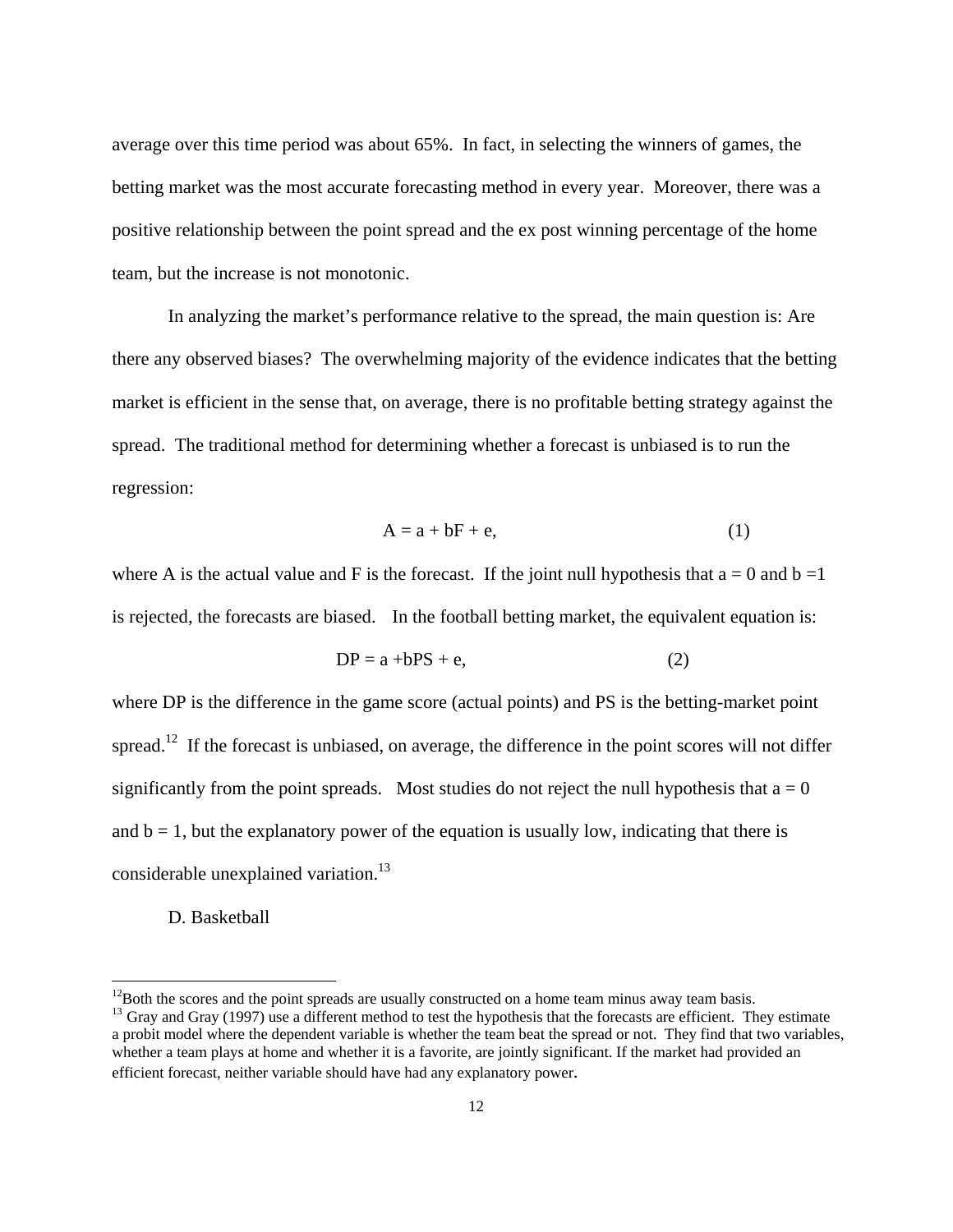The studies that have examined the basketball betting market have not found any *significant* biases. There is a slight but insignificant underestimate of the home-court advantage, (Brown and Sauer 1993a) and large favorites may be over bet (Paul and Weinbach, 2005a, 2005b). Gandar et al. (1998, 2000) examine the differences between the opening and closing point lines for NBA games<sup>14</sup> and show that frequently there are large changes between the opening and closing quotations. Since they show that the opening line is not as accurate as the closing line in forecasting the margin of victory, they conclude that informed bettors have eliminated some of the bias in the opening line.

F. Soccer

 Gambling in soccer is based on odds, but this betting market is different from those that have been analyzed above. The bookmakers set the odds at the beginning of a week and do not change them during the betting period. In one of the few studies that searched for biases, Cain et al. (2000) showed that there was a favorite-longshot bias, similar to that found in horse racing, in the soccer betting market. Many studies have found that models contained information that was not embodied in the odds (Pope and Peel, 1989; Kuypers, 2000; Goddard and Asimakopoulos, 2004; Dixon and Pope 2004). These findings suggest that the forecasts embedded in the bookmakers' odds were inefficient.

G. Summary and Discussion of Biases

 $14$ Gandar et al. (1998) examine the winning margin (the difference in the scores of the two teams) while Gandar et al. (2000) analyze the totals betting market (the sum of the scores of the teams). The opening line is set early in the day that the game is played and the closing line is established just before the game begins. It is unlikely that much *new* information about the teams will have become available during the course of the day.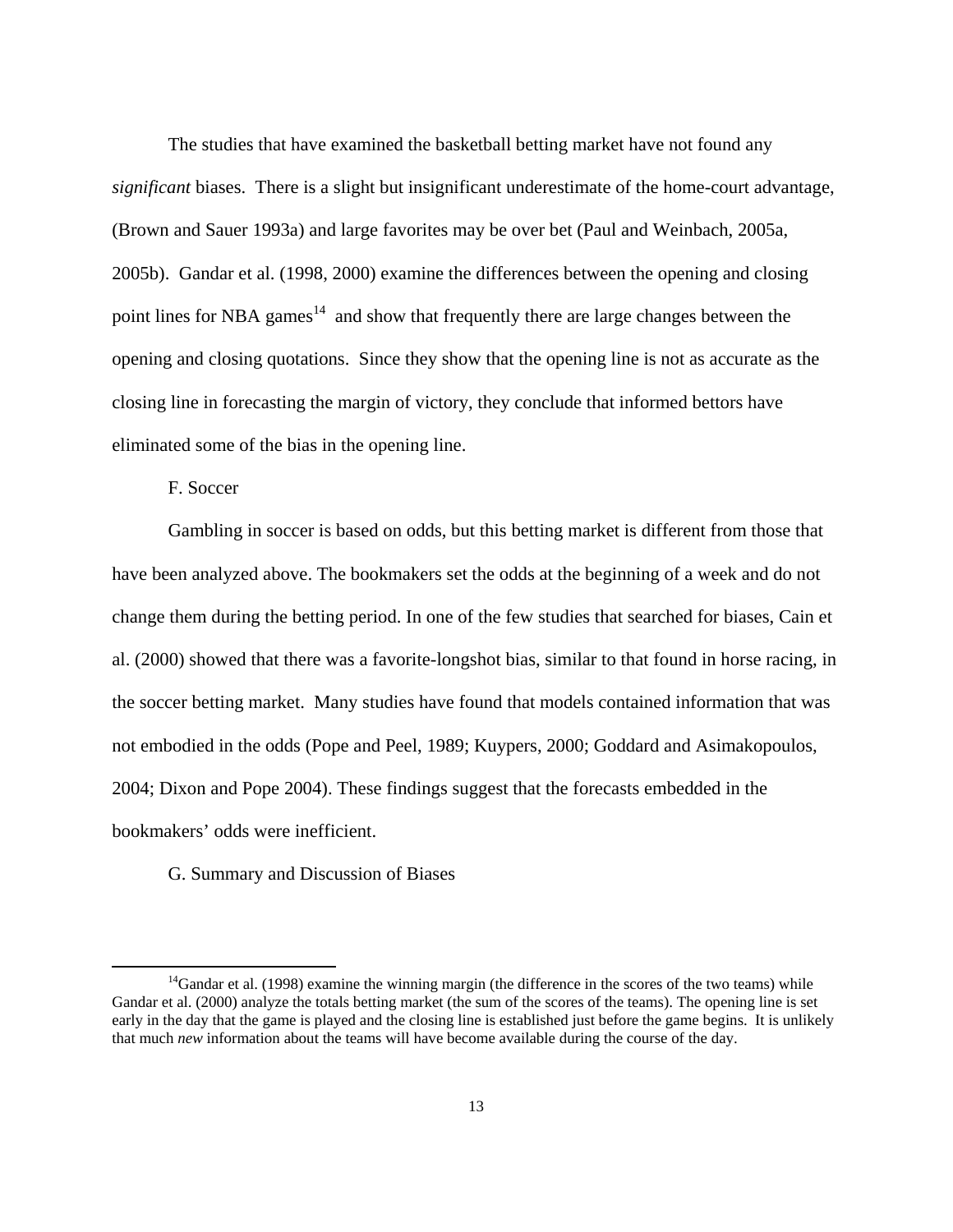There are mixed results about the existence of biases in the market forecasts.<sup>15</sup> The bias in horse racing occurs at the two extremes: favorites are underbet and long-shots are overbet, but these results do not hold in all countries. Similarly, in soccer Cain et al. (2000) and Deschamps (2007) found biases. On the other hand, in markets where odds are quoted, the ex ante betting probabilities and the ex post relative frequencies are calibrated. The betting spread is an unbiased predictor of the winning margins in American football and basketball. Moreover, the betting market correctly predicted the winner of NFL games about 2/3 of the time.

 However, the presence of a forecast bias in this type of financial market, such as the horse race and sports event betting markets, is an anomaly, and explanations have been based on forecasting characteristics or bettor preferences (See Sauer, 1998; Vaughan Williams, 1999, 2005; Vergin, 2001; Forrest and McHale, 2007). There are several explanations for this bias. One concerns bettors' preferences; another involves issues in forecasting, namely the role of information and individual's ability to interpret the information. We are only concerned with the forecast issues.

When the odds are wide and less information is available, a longshot bias is more likely (Vaughan Williams and Paton, 1998; Forrest and McHale, 2007). When more information is available publicly and the bettors are better informed, the more likely it is that the consensus forecast (represented by the market odds) will converge to the true odds. Empirical evidence involving horse racing is consistent with this view. The bias is diminished if either the betting pool or the number of horses in the race is increased. (Busche and Hall, 1988; Gramm and Owens, 2005).

<sup>&</sup>lt;sup>15</sup> Biases were also found in the betting market for two sports that are not considered in this paper, e.g golf Shmanske (2005) and tennis Forrest and McHale (2007).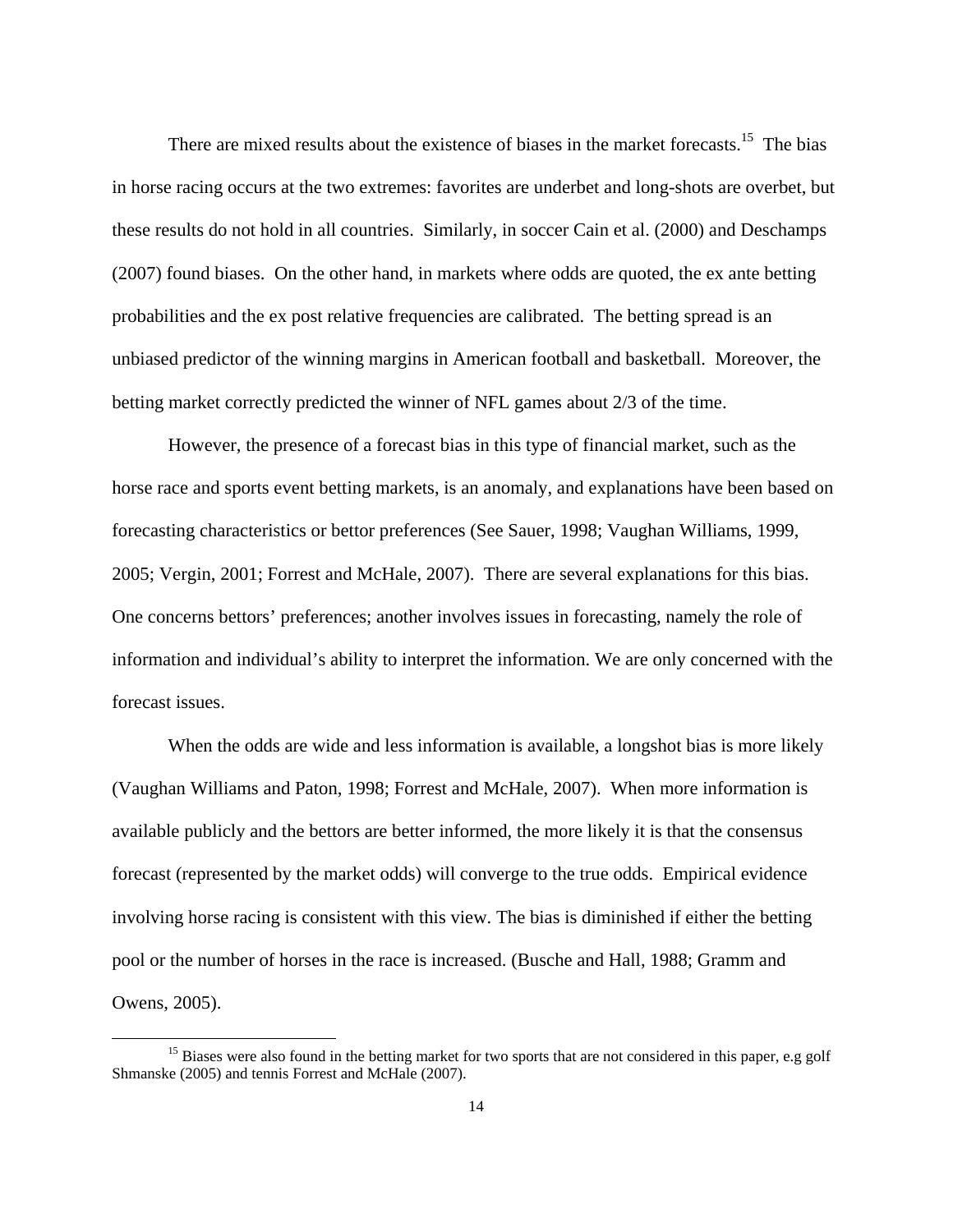On the other hand, there is the possibility that new information, especially if it is positive, might introduce a bias. Vergin (2001) argued that bettors (forecasters) in the NFL market were subject to an overreaction bias. They overreact to the most recent *positive* information and undervalue other data: "For example, if a team won a game by a very large margin in a given week, the betting public would tend to overrate the team in the following week" (Vergin, 2001, p. 499).<sup>16</sup> Vergin found that, in most cases, over 15 seasons, the bettors had displayed a bias in interpreting recent positive data. Gray and Gray (1997) also found that the market overreacted to the most recent information.<sup>17</sup>

 The non-sports forecasting literature has also analyzed the way that individuals interpret information. Kahnemann and Tversky (1982) had argued that individuals place too much emphasis on new information, but some experimental data suggested the opposite: people anchor on past observations and place too little emphasis on new information. The data from the football betting market seem to favor the former view about the role that new information plays in generating a forecast.

 The manner in which information is interpreted has also been discussed in the context of the "hot hand" belief in the basketball betting market. This is a belief that a team that wins a game is more likely to win the next game and indicates that forecasters believe that these events are not independent but rather are positively autocorrelated. Camerer (1989) argues that the hot hand is a myth and that bettors have a misunderstanding of random processes, especially with small samples. Brown and Sauer (1993b) conclude that the hot hand belief is embodied in the

<sup>&</sup>lt;sup>16</sup>Vergin and Scriabin (1978) were also concerned with this issue.

<sup>&</sup>lt;sup>17</sup>In addition, Gray and Gray observed that the market had a slight overconfidence in the favorite's ability to cover the spread. In the 1976-94 seasons, that team won by slightly less than the market had expected.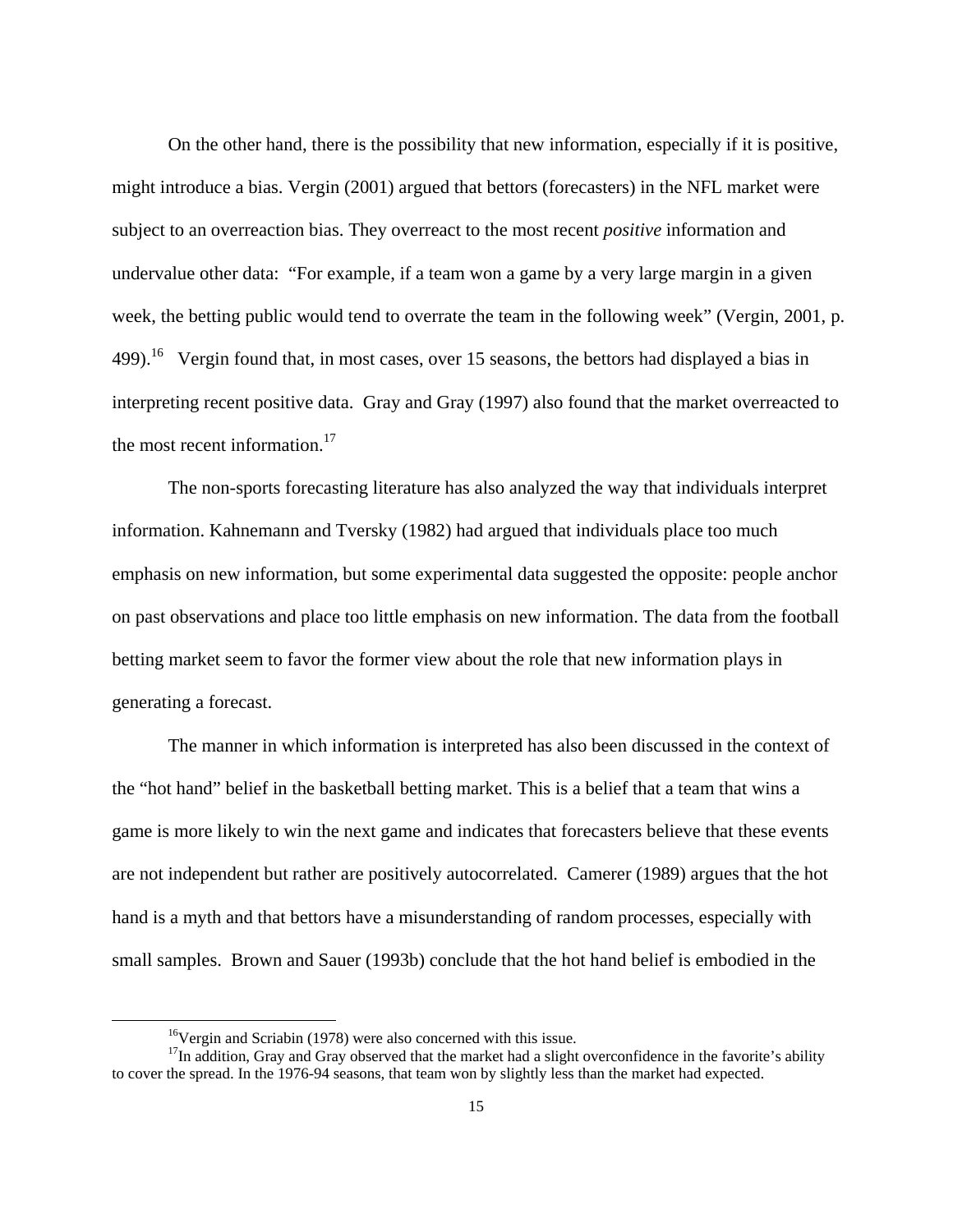point spread and is, therefore, an important effect.<sup>18</sup> They were unable, however, to determine whether this was a real phenomenon or whether bettors misperceived the real process and thus displayed a cognitive bias.

An alternative, and perhaps supplementary, explanation involves the forecasting abilities of the individuals who place bets. Golec and Tamarkin (1995) argued that bettors were overconfident in their abilities to predict. This result is consistent with the findings from some laboratory experiments indicating that individuals generally underestimate the probability of likely events and overestimate the probability that an unlikely event will occur.<sup>19</sup>

*We conclude that, on average, the betting market in all sports generates unbiased forecasts. A continuing debate on the existence of a longshot bias should provide a greater understanding of the role of information and individuals' forecasting abilities.*

#### III. **Results- Models**

We again must note that the models have frequently not been used to make ex ante forecasts. Consequently, we only have a limited amount of information about the forecasting records of these models.

#### A. Horse Racing

 A multinomial logit model of horse racing that included characteristics of both the horse and the jockey had an adjusted  $R^2$  of .09 (Bolton and Chapman, 1986). The equation explains only 9% more than the null that each horse has an equal chance of winning. Expanded versions of this model somewhat improved the explanatory power of the equation, yielding an adjusted  $R^2$  exceeding 12% (Bentner, 1994;Chapman, 1994). While the final betting odds have even

<sup>&</sup>lt;sup>18</sup>Also see Paul and Weinbach (2005b).

 $<sup>19</sup>$ In fact, Vaughan Williams (1999, p.8) cites one study that finds that bettors are overconfident.</sup>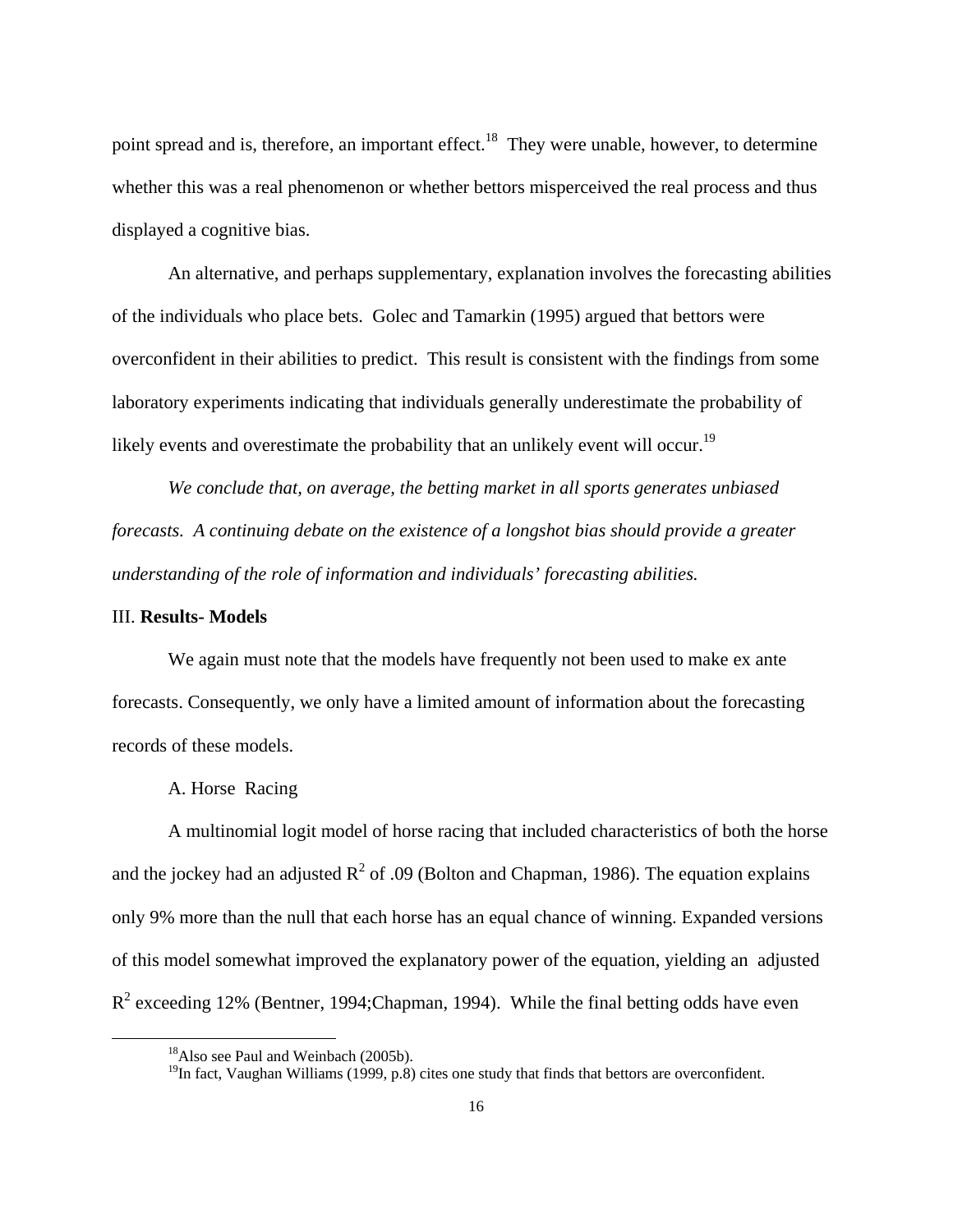more explanatory power, a combination of the model and the market odds improves upon both. This finding is consistent with the results obtained from the non-sports forecasting literature which indicates that combining forecasts usually improves accuracy.

#### B. Baseball

 There is so much information about baseball that it is surprising how few forecasts are available for analysis. The Bukiet et al. model (1997), based on modeling the effects of every play, was used to predict the actual number of games that each team in the National League would win in 1989. The results were mixed: the model failed to predict one of the two divisional winners and the number of runs that were scored was underestimated. Nevertheless, the Spearman Rank Correlation between the predicted and actual number of games that each team won was .77 (Authors' calculations).

 Two other models have been used to predict divisional winners. Barry and Hartigan (1993) used a binary-choice model to calculate the probability that in 1991 a National League team would win its division. Using simulations, the model successfully showed that Atlanta's probability of winning its division was increasing as the season progressed. Finally, Smyth and Smyth (1994) based their predictions of division winners and relative standings on the payrolls of each of the teams in each division and league. They found that the rankings within a division were correlated with the teams' payrolls.<sup>20</sup>

#### C. Football

The models that forecast the outcome of football games are frequently evaluated on their

 $^{20}$ Szymanski (2003, p. 1154) presented similar results for soccer. He showed that, within each league, the winning performance of a team was associated with the relative size of the teams' payrolls. Forrest et al. (2005a) use payrolls as a measure of team quality.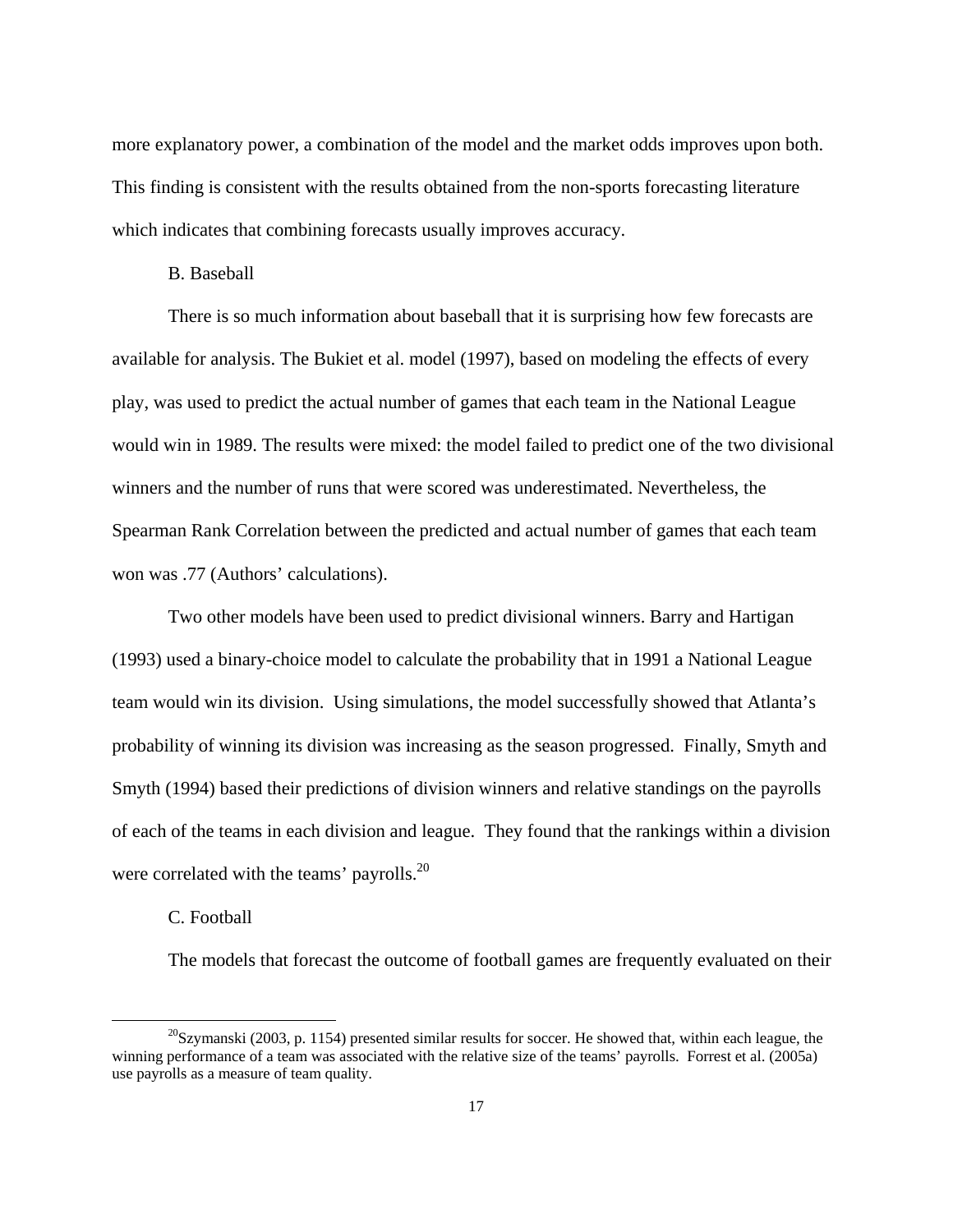ability to predict the margin of victory rather than the outright winner. The Zuber et al., (1985) and Sauer et al., (1988) models, based on the fundamental characteristics of the teams, correctly predicted a margin of victory that would have been profitable 59% of the time for games played in 1983, but the success rate was only 39% in  $1984$ <sup>21</sup> The Dana and Knetter (1994) model, using proxy variables, was accurate less than 50% of the time. On the other hand, the predictions of the Glickman and Stern (1998) model for the last eight weeks of the 1993 season were comparable to the betting line and would have been profitable.

 Variants of power scores have been used in forecasting both the outcomes of football games and the margins of victory. Harville (1980) found that in the 1971-77 seasons the betting market, with a 72% success rate in selecting the winner, was more accurate than his statistical procedure, which was right 70% of the time.<sup>22</sup> Boulier and Stekler (2003) used the power scores published in the *New York Times* and analyzed the forecast: the team with the higher power score would win. These forecasts had an accuracy ratio of 61%, less than that of the betting market which had an accuracy ratio of approximately 65% and only comparable to a naive forecast that the home team will win.

 An intensive evaluation of the forecasting record of statistical systems indicated that they had a 62% average accuracy ratio in picking the winners of the games played in the 2000 and 2001 NFL seasons. (Song et al., 2007). This ratio was comparable to the record of experts but less than the 66% accuracy of the betting market. Every system had a success rate of at least 50% and the ratios for all but one system were significantly different from those that could have

<sup>&</sup>lt;sup>21</sup>The papers did not indicate the number of times that the model predicted the winners of each game, but the models explained 73-81% of the variance of the score differentials for the two NFL seasons.<br><sup>22</sup>These success rates are higher than the accuracy that has been observed in more recent seasons. One

explanation is that more ties occurred in the earlier seasons and Harville counted a tie as ½ of a successful forecast. Harville did not report the methods' record in betting against the spread.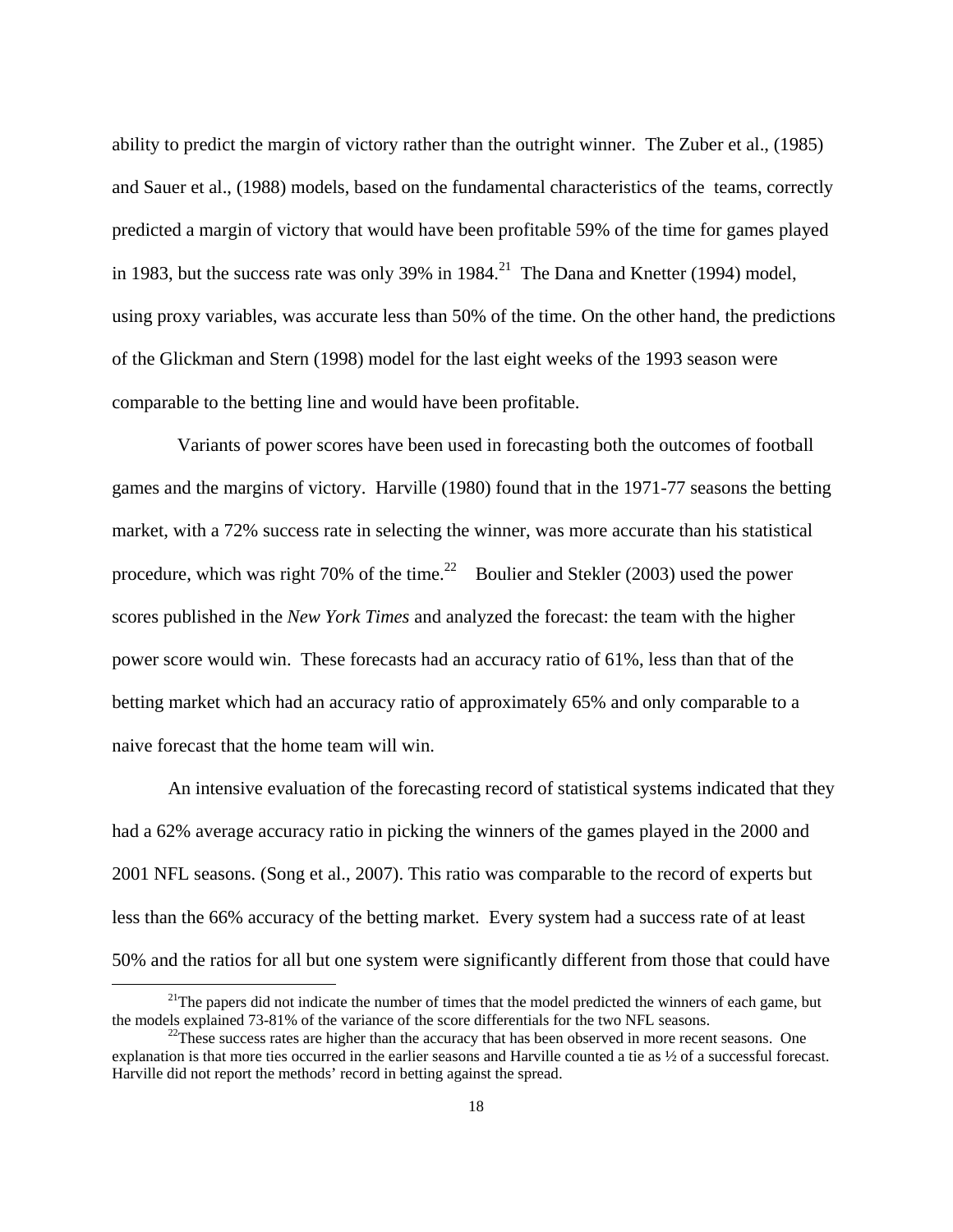occurred by chance.<sup>23</sup> In forecasting against the betting spread, most systems, however, were not even as accurate as the naive forecast of flipping a coin.

D. Basketball

Zak et al. (1979) developed a production function that represented the defensive and offensive elements of a basketball game, yielding a team's productive efficiency. The rank of each team in terms of its productive efficiency was identical to the rank based on winning percentage in the 1976 NBA season. Berri (1999) used a similar model that was designed to measure the contribution of individual players to a team's wins. The ranking obtained by summing the contributions of each player to team victories was remarkably close to the ranking based on the teams' actual won-lost records in the 1997- 1998 season. The Spearman Rank Correlation was .986 (Authors' calculations).

 Alternatively, in a tournament, the seedings of the teams, which are obtained from a statistical scoring system, can be used as a predictor. Since 1985, the NCAA has selected 64 college basketball teams to participate in a tournament to select a field to compete for the men's national championship. The 64 teams are divided into four regional tournaments of 16 teams that are ranked from 1 through  $16<sup>24</sup>$  Boulier and Stekler (1999), Caudill and Godwin (2002), Kaplan and Garstka (2001), Caudill (2003), and Harville (2003) all found that the difference in ranks predicted the winner around 70% of the time.<sup>25</sup>

The accuracy of forecasts based on ranks has been compared with that of other methods.

 $^{23}$  The test was based on the binomial distribution and a 5% level of significance.

<sup>&</sup>lt;sup>24</sup> The seeds are determined from a statistical scoring system, the RPI, called the ratings percentage index. It gives weights of .25, .50, and .25 to the team's winning percentage, the winning percentage of its opponents, and winning percentage of the opponents' opponents, respectively.<br><sup>25</sup> Caudill (2003) pointed out that probit models do not maximize the number of correct predictions. He

uses a maximum score estimator and achieves a slight increase in predictive accuracy.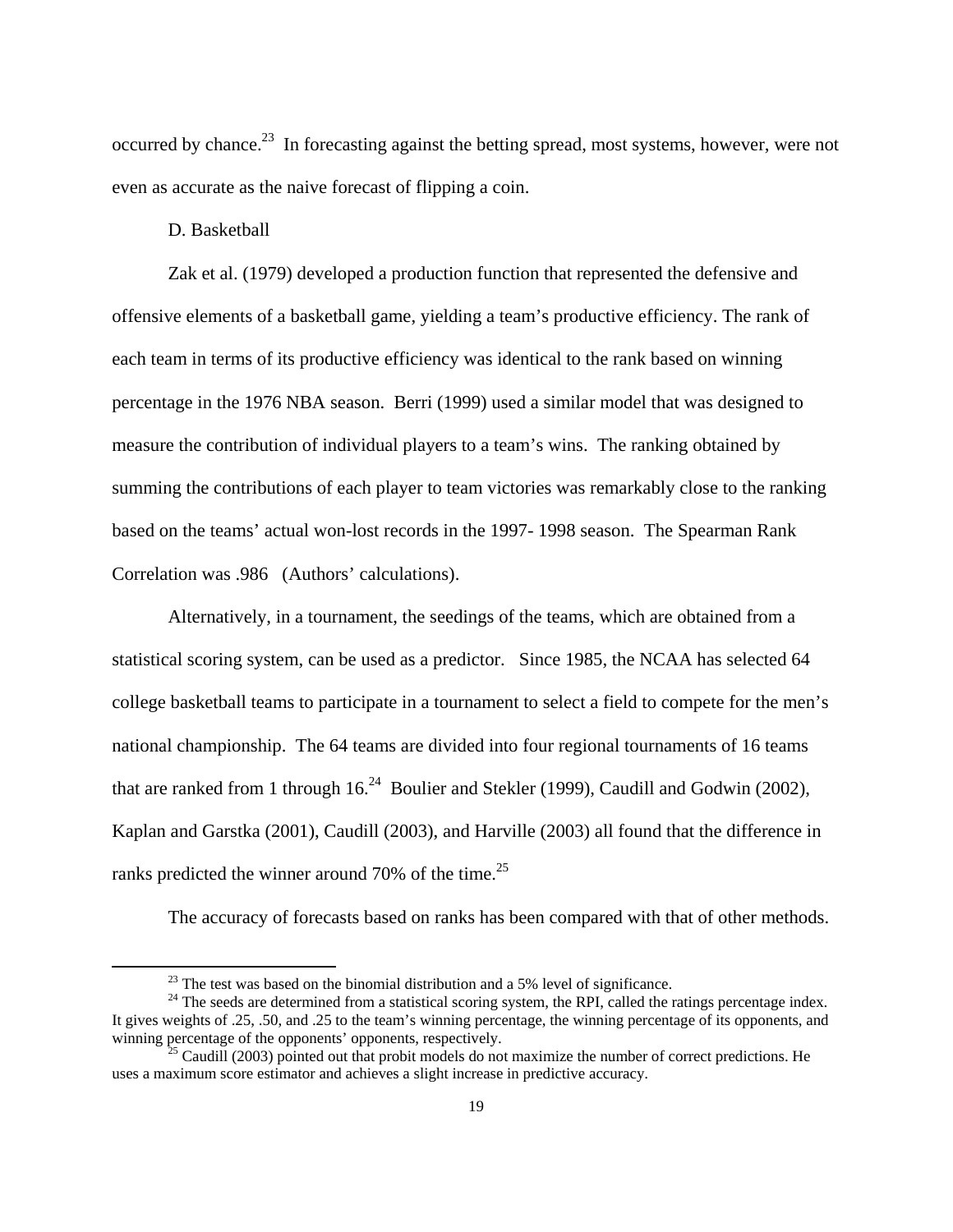Kaplan and Garstka (2001) found that forecasts based on picking the higher seeds was slightly more accurate than using the betting market and that forecasts based on the Sagarin system were superior to both. Harville (2003) then compared the forecasting accuracy of his statistical method with (1) forecasting that the higher seed will win and (2) the betting market. The statistical procedures were the most accurate in forecasting the winners of the 2000 NCAA tournament, but there was little difference between forecasts based on ranks and the betting market. Kaplan and Garstka and Harville have been the only authors who have found that forecasts obtained from the market were not more accurate than those obtained from either experts or statistical systems.<sup>26</sup>

#### E. Soccer

 The Poisson distribution is a model used to predict the number of goals that teams will score. Dixon and Coles (1997) show that this distribution provides a good fit to the score data for the 1992-95 seasons. Dixon and Pope (2004) then showed that the probabilities obtained from the Dixon-Coles (1997) model are similar to those of the bookmakers (as derived from the odds).27 The model of Cain et al. (2000) used the win-lose odds prices quoted by the bookmakers rather than attack-defense proxies as independent variables to predict the total number of goals each team scored. The model generated probability forecasts that approximated the observed distribution of particular scores. Goddard (2005) showed that models based on goals and those derived from scores gave similar results.

Since the abilities and performance of teams can change over time, some models have

 $^{26}$  Harville also found that there was no significant difference between the market and statistical systems in the football bowl games played after the 2001 regular season.

 $t^{27}$ Dixon and Coles do not provide a detailed evaluation, nor do they compare their predictions with a naive forecast that the home team wins 46%, draws 27%, and loses 27% of the time.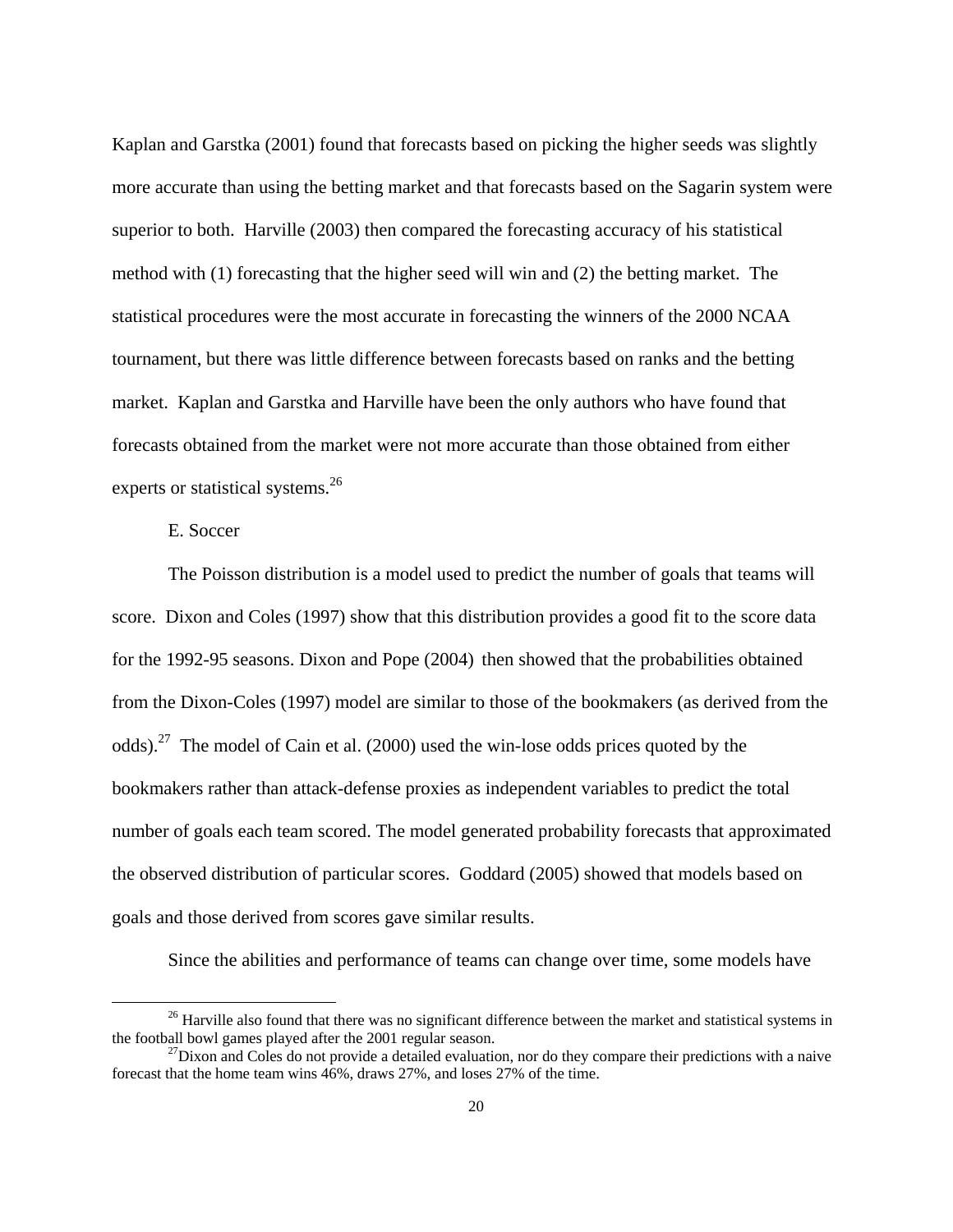become dynamic to capture these effects. Dixon and Coles were among the first to incorporate dynamic factors into a model. Crowder et al. (2002) derived an approximation to the Dixon-Coles model and show that the two models yield similar results. The success ratio, associated with the prediction that the home team will win, is, however, only around 50%. The Bayesian dynamic model of Rue and Salveson (2000) yielded model likelihood measures that were very similar to the bookmakers' odds. Moreover, they used retrospective analysis to predict the posterior final rankings of the teams in the English Premier League. The relationship between the actual and predicted rankings in the 1997-1998 season was not perfect. The model forecast that Manchester United had a 43% chance of being the highest-ranked team; it finished second to an Arsenal team that had been given a 25% chance. Nevertheless, the model correctly selected the top four teams in the League.

 The discrete choice models were based on ordered probits that included a variety of explanatory variables. Kuypers (2000) and Goddard and Asimakopoulos (2004) both indicated that there was little difference between their models' and bookmakers' probabilities.

#### F. Summary

 Models that explain the outcomes of games or matches have been estimated for many sports. Sometimes the models were derived from the fundamental characteristics of the sport. In other instances, variables that were proxies for these fundamental characteristics were used as explanatory variables or discrete-choice models were used. The forecasts of many models were not available. Betting systems, however, correctly predicted the winners of NFL games more than 60% of the time which was comparable to the accuracy of experts but less than that of the market. The soccer models were comparable in accuracy to bookmaker odds.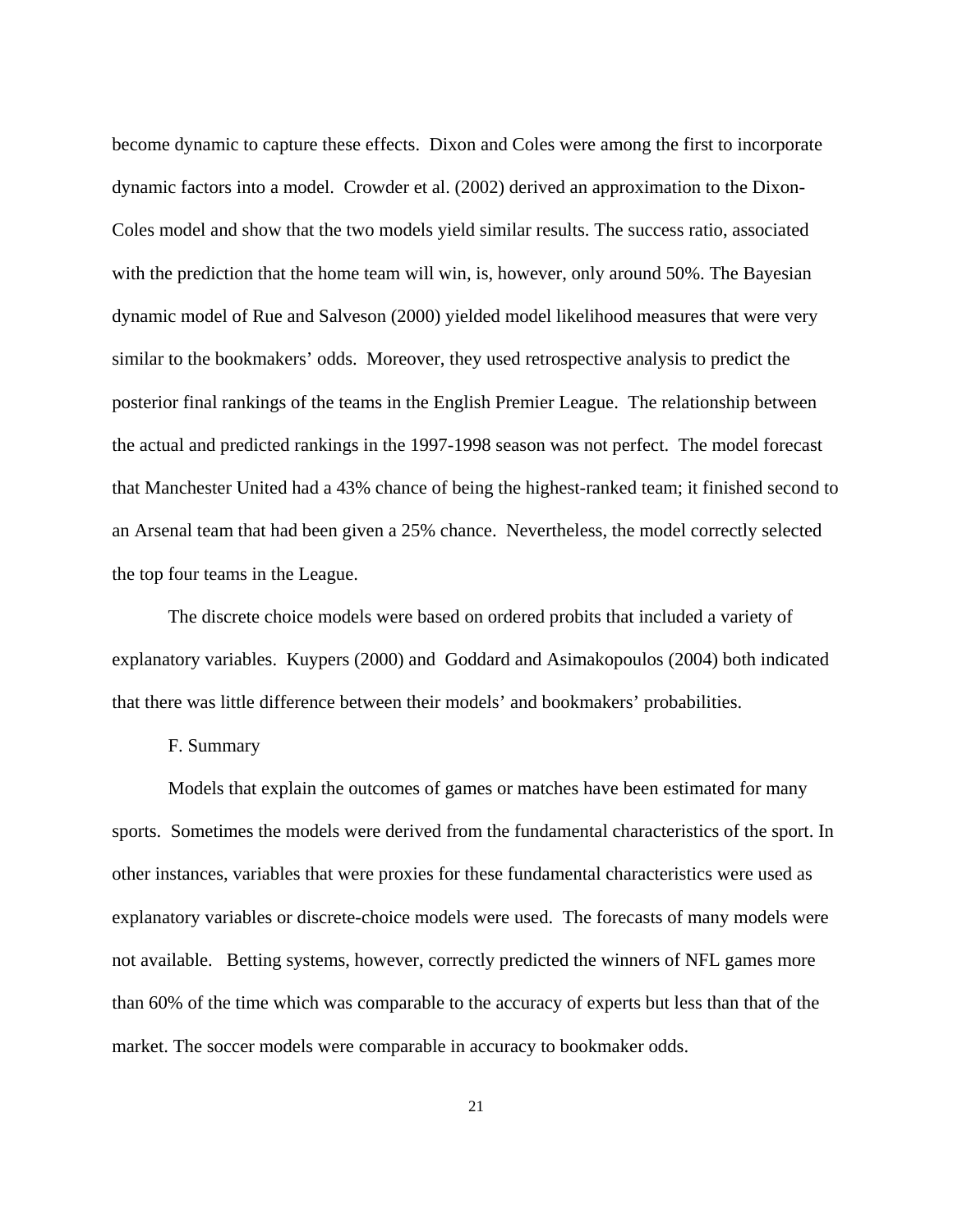#### **IV. Results-Experts**

#### A. Horse Racing

Figlewski (1979) examined the forecasting record of a number of horse-racing handicappers. While the handicappers were successful 28.7% of the time in selecting the winning horse, the favorite, as measured by the betting odds, won 29.4% of the time. Both the track-odds and the handicappers improved over the null that all horses had an equal probability of winning, but combining the handicappers' selections with the market odds did not significantly improve forecasting accuracy.<sup>28</sup> In Britain, the odds in the handicapper's morning line were also less accurate in predicting the probability of winning than were the final market odds (Crafts, 1985).

 The experts also displayed the favorite-longshot bias. Snyder (1978) found that the favorite-long shot bias of official race-track handicappers and newspaper forecasters was greater than that of the general public. Lo (1994) showed that the favorite-longshot bias associated with the handicappers' morning-line odds was even larger than that of the final odds of the betting market.

#### B. Baseball

 Despite all the predictions that are made every year by experts about the relative expected performance of the Major League teams, we found only one study that examined the quality of those forecasts. Smyth and Smyth (1994) found that the experts' forecasts were better than random guesses. The predictions of those experts, however, were not significantly different from those based on the rankings of teams' payrolls.

 $^{28}$ Bird and McCrae (1987) found that the odds of Australian bookmakers, who could be considered experts, were fully incorporated into the racetrack odds.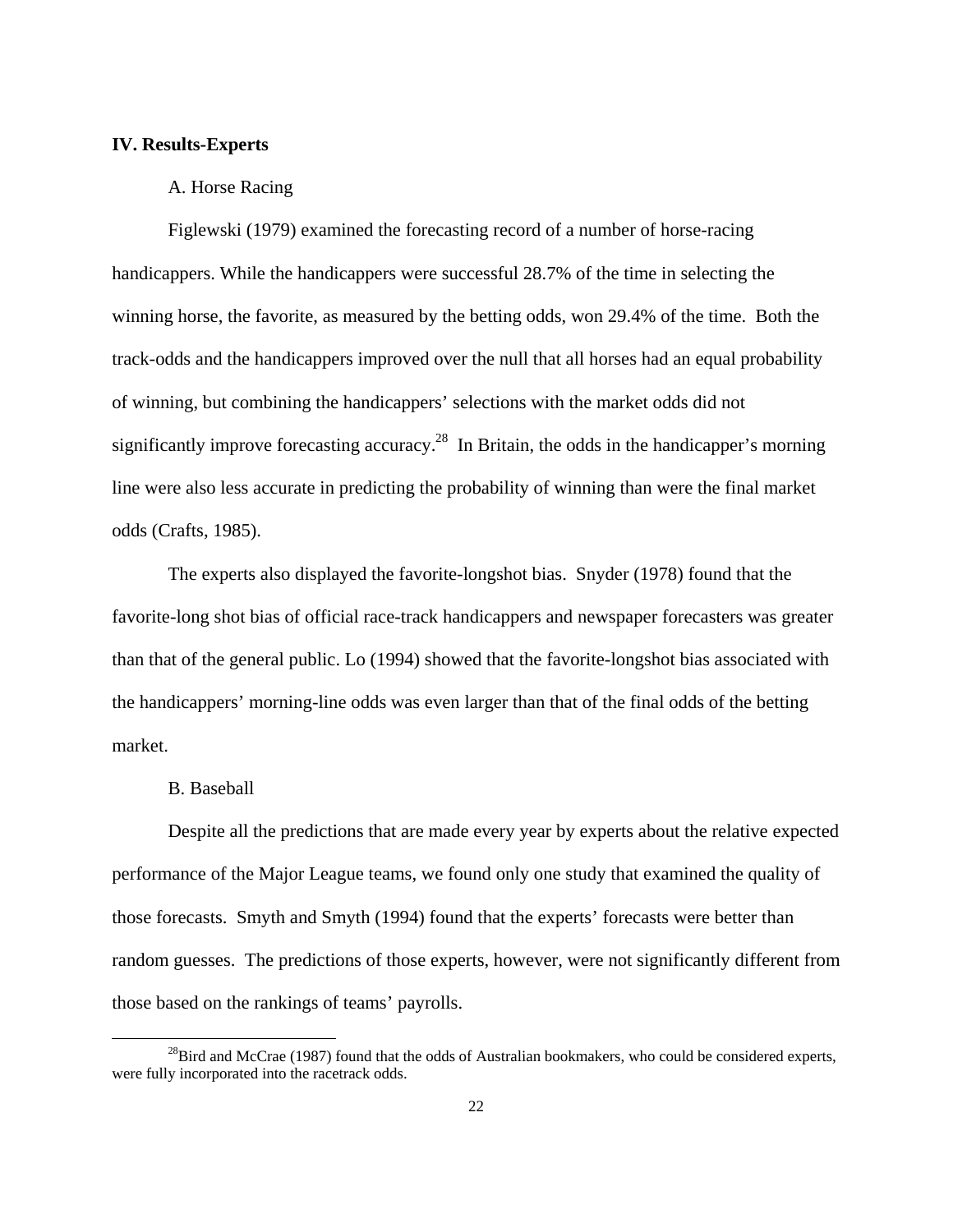#### C. Football

We found information about two types of experts: bookmakers and sports commentators (analysts). 29 In both NFL and college football games the bookmakers set an opening line that is biased. In both cases, the opening line contains sentimental beliefs of some bettors. The final line is more accurate indicating that some of the inefficiencies are eliminated (Avery and Chevalier, 1999; Dare et al., 2005).

 Song et al. (2007) undertook a comprehensive analysis of the other group of experts, the sports commentators, and examined their ability to predict either the outcome of NFL football games or the margin by which a team was expected to win. The Song et al. study was based on the forecasts of 48 experts who predicted which team would win and an overlapping (but not identical) set of 52 forecasters who made selections against the betting line. All told, the forecasts of 70 experts were analyzed. Based on this sample of nearly 18,000 forecasts for the 2000 and 2001 seasons, Song et al. (2007) concluded that experts predicted the game winner approximately 62% of the time; this was the same accuracy ratio as the statistical systems achieved, but was less than the betting market's 66%. Similarly, the accuracy ratios of both the experts and systems in forecasting against the betting line were 50%. On average, the experts did worse than if they had used the naive model of flipping a coin. Avery and Chevalier (1999) reported a similar result.

 Less comprehensive studies yield similar findings. Boulier and Stekler (2003) report that 60% of the time the sports-editor of the New York Times selected the winner of the games played during the 1994-2000 seasons. Even earlier, Pankoff (1968) showed that experts'

<sup>&</sup>lt;sup>29</sup>For information about the process of setting the opening line (spread) on football games, see Schoenfeld, (2003).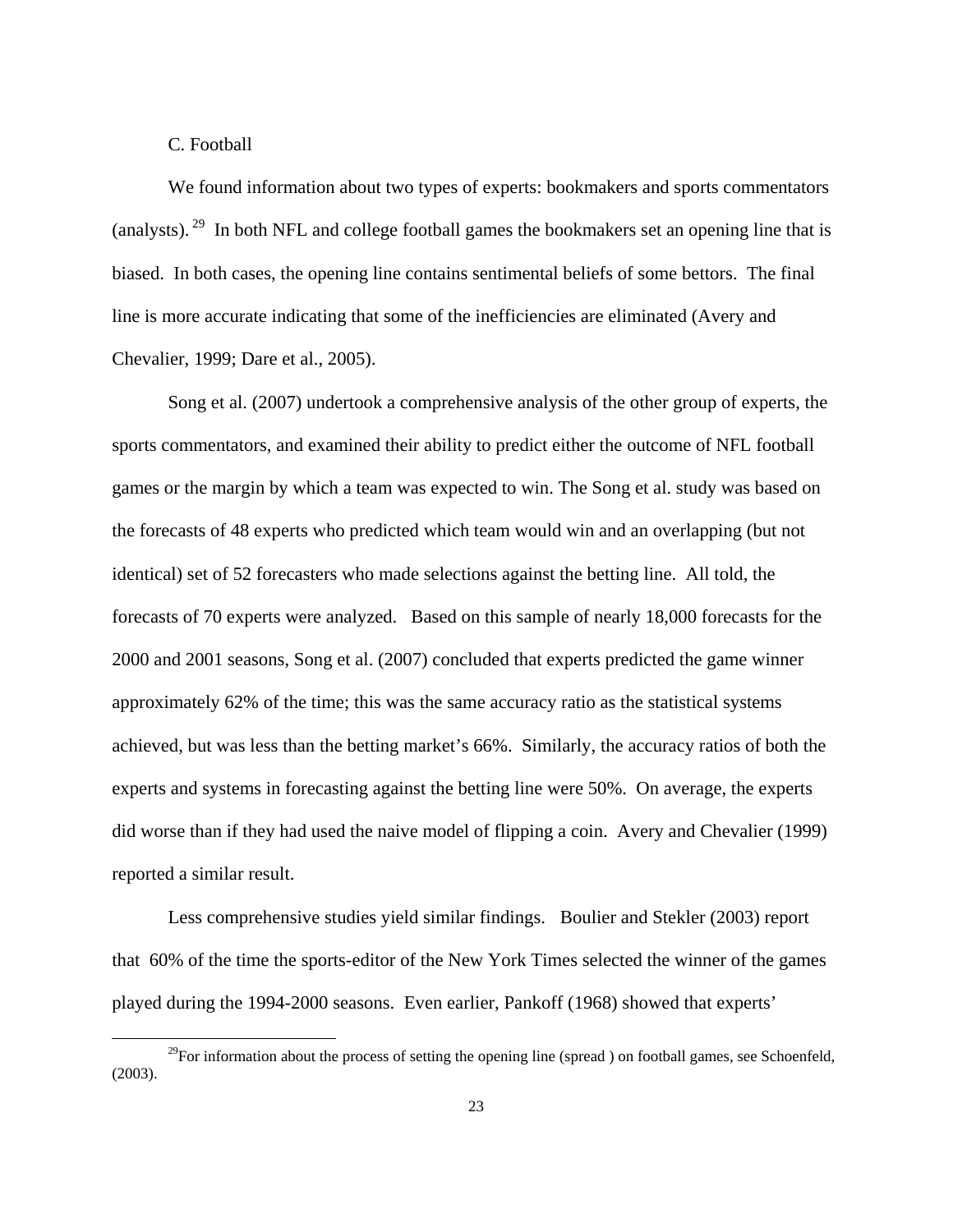accuracy in forecasting whether a team would beat the spread ranged from 48% to 56%.

#### D. Basketball

 While there are no studies that have directly examined the forecasts of experts in predicting the outcomes of basketball games, there is one piece of indirect evidence. The bookmakers who set the opening line or point spread can be considered experts. The evidence is that the opening line that is established by the bookmakers is somewhat less accurate than the closing line established by the betting market (Gandar, et al., 1998).  $30$  This indicates that experts are not as accurate as the market in forecasting the winning margins. This result, however, does not imply that the experts exhibit a bias, because the changes between the opening and closing lines seem to be normally distributed around zero, the point of no change (Gandar et al., 1998, Table IV, p. 395).

E. Soccer

We have data that evaluates the forecasts of two types of experts. The first is the group of tipsters who write for newspapers; $31$  the second consists of the bookmakers who provide the fixed odds. The evidence is that the tipsters' forecasts have little value and that they do not process public information properly (Pope and Peel, 1989; Forrest and Simmons, 2000).

 In contrast, Forrest et al. (2005) demonstrate that there is virtually no difference between the accuracy of the forecasts of the odds makers and those obtained from a complex statistical model. This result is consistent with previous results because Kuypers (2000, Table 2, p.1359) had shown that the bookmakers' odds, when converted into probabilities are closely related to

<sup>&</sup>lt;sup>30</sup> While the results are significantly different, the differences are too small to be economically meaningful.<br><sup>31</sup>Andersson et al. (2005) evaluated the predictions of the outcome of the 2002 World Cup matches made

by individuals who had familiarity with soccer. The participants were called experts but in reality they were not "real" experts. In any event, their predictions were no better than those that could have occurred by chance.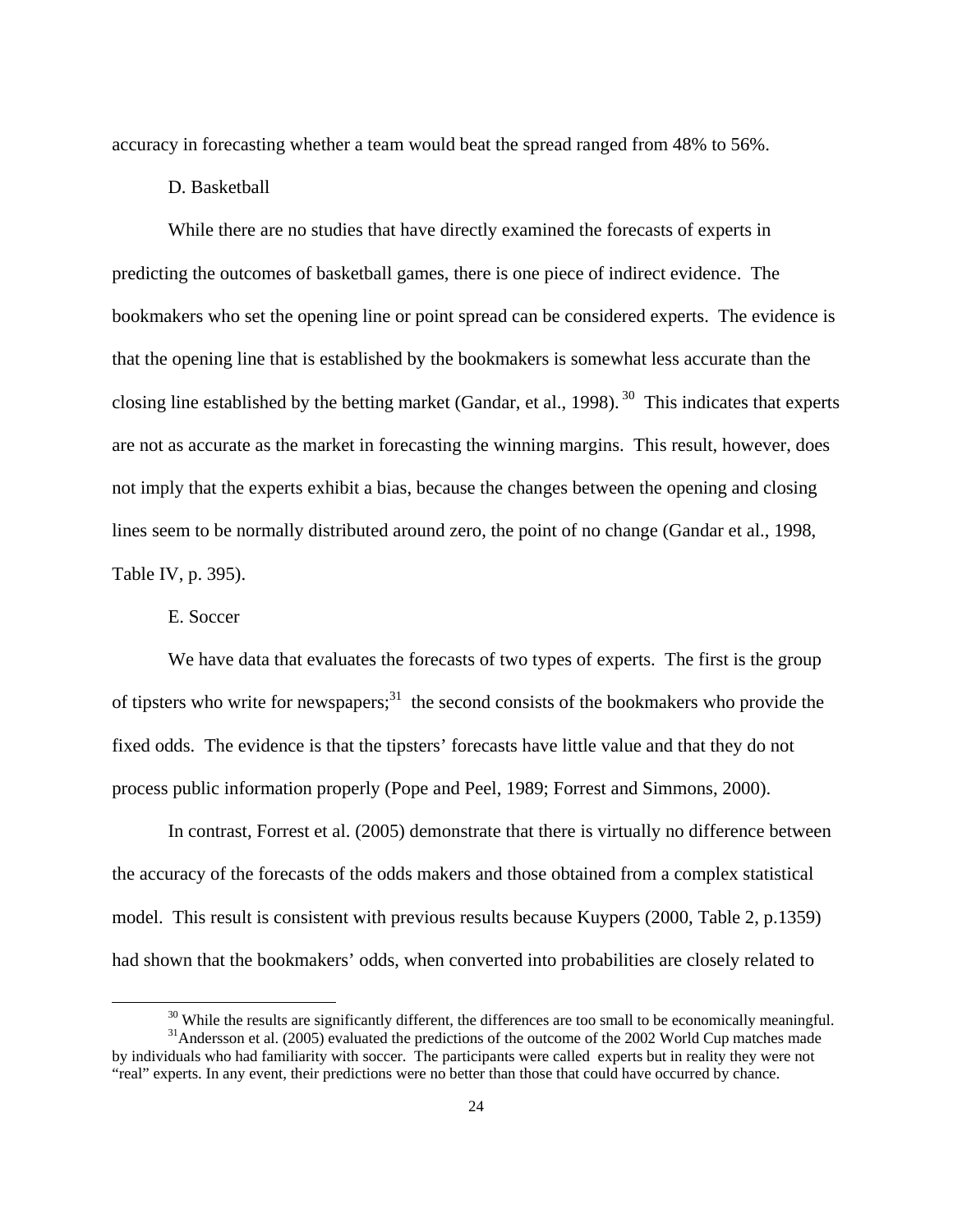the relative frequencies of the outcome of the events. (Also see Goddard and Asimakopoulos, 2004).

#### F. Summary

 There are many types of experts and the extent of their knowledge differs among the various groups. Experts who have a financial stake in the forecast are likely to be more knowledgeable. There is no evidence that experts consistently outperform the betting market and in football their accuracy is about the same as that of statistical systems. It should, however, be noted that models that tried to explain the behavior of bookmakers, who can be considered to be experts, showed that these individuals had not omitted important information in setting odds. (See Graham and Stott, 2008).

#### V. **Applicability of These Results to Forecasting in General**

The results relating to the various sports are so similar that the conclusions have to be considered robust. Some of these results are in accord with the generally accepted views of the forecasting profession; others are in conflict with those beliefs or require further research.

A. The findings that agree with our a priori views:

 1. Forecasters correctly used information to reduce the biases that they observed. In horse racing, more information reduced the favorite-longshot bias; the final odds in horse racing were less biased than those of the racetrack's handicapper; in basketball and NFL games the closing spread was closer to the margin of victory than was the opening quote.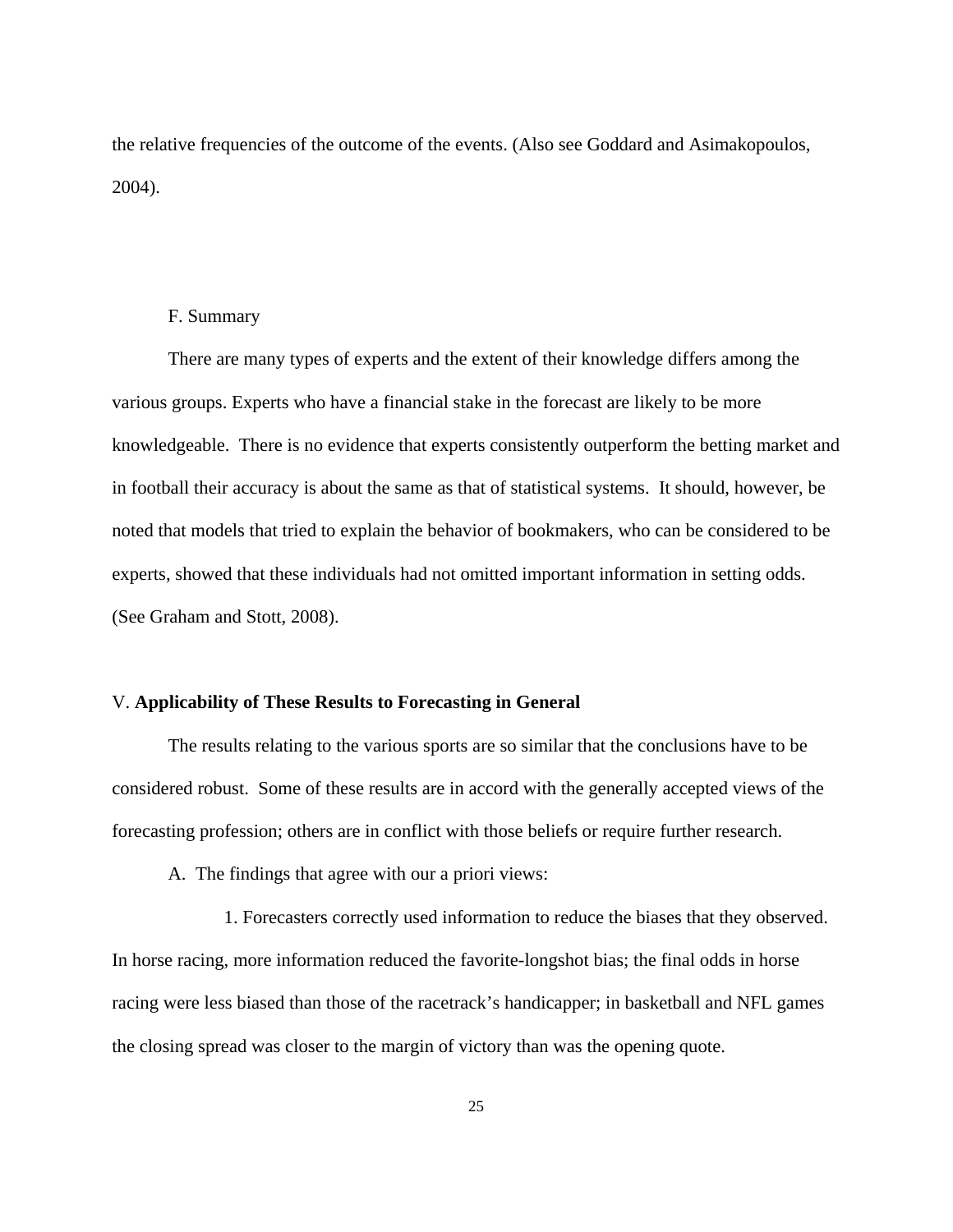2. Forecasters are overconfident in their ability to predict.

 3. Many forecasters have a misunderstanding of random processes as evidenced by their belief in the hot hand.

4. Combining forecasts does improve accuracy.

B. Findings that conflict with our generally accepted views:

 1. Our analysis of these sports forecasts seriously conflicts with the widely held belief that the predictions derived from statistical methods are more accurate than those of experts. The analysis of 31000 NFL forecasts by Song et al. (2007) showed that the accuracy of the two methods of forecasting was virtually identical. The accuracy of the statistical methods was, however, less variable.

 2. Similarly in soccer, there was no difference between the accuracy of the models' and bookmakers' forecasts.

C. Further Research Required

An area that requires further research concerns the relative weight that forecasters place on new and old information. There is a gambler's fallacy that the next outcome, even though it is independent of previous events, depends on events that have previously occurred. This fallacy has been observed in horse-racing studies and the hot hand belief in basketball. This is akin to placing too much weight on new information (Vaughan Williams, 1999, pp. 15-16). The majority of the evidence indicates that forecasters overreact to new information rather than anchor on the old forecast and adjust it in the face of the new data. Sauer (1998, p. 2059), however, reports on situations where recent information is given too little weight relative to what is optimal.

26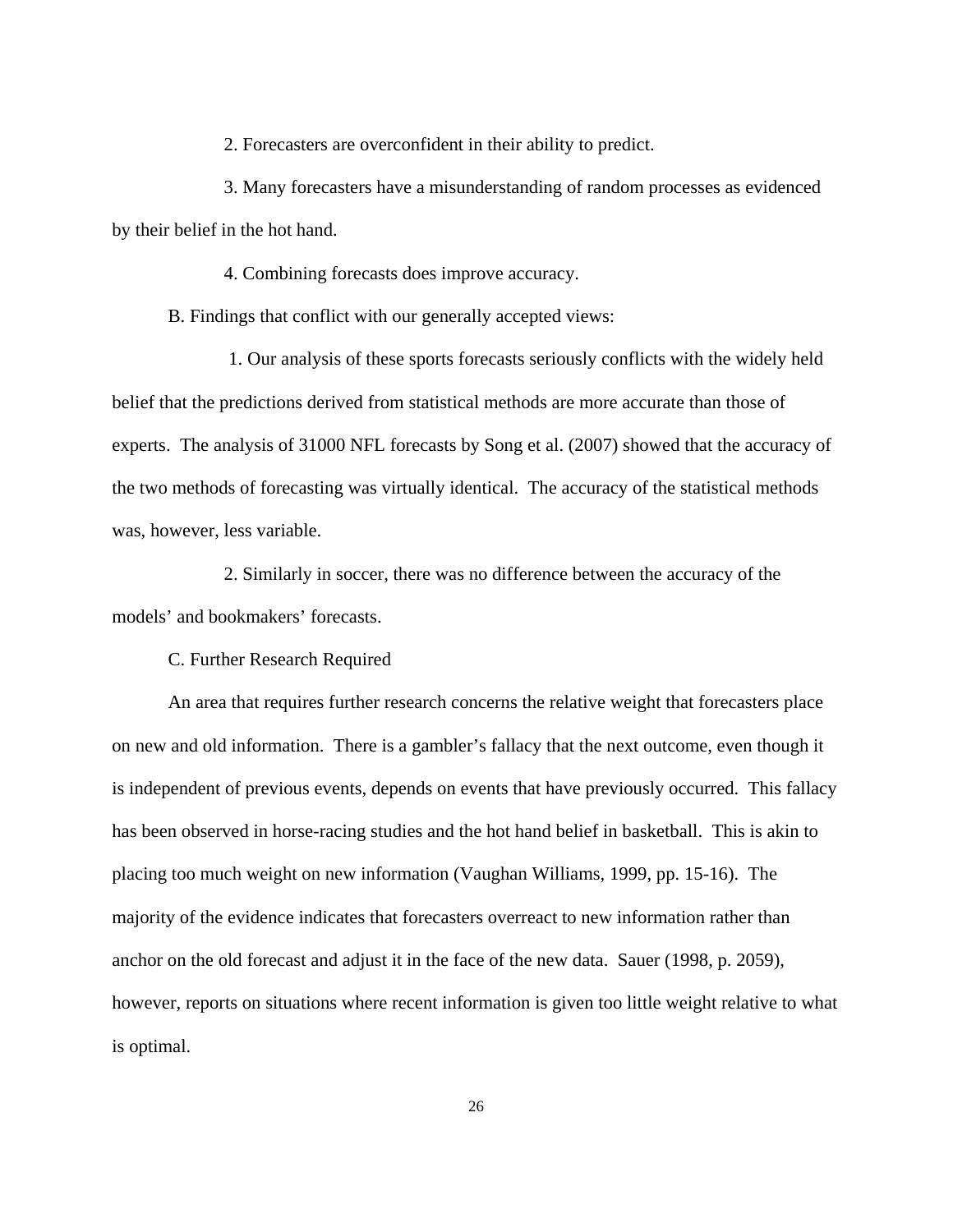#### D. MOST IMPORTANT RESULT

 There is no evidence that either statistical systems or experts *consistently* outperform the market. Kaplan and Garstka and Harville have been the only authors who have found that forecasts obtained from the market (basketball in this case) were not more accurate than those obtained from either experts or statistical systems.<sup>32</sup> This finding not only agrees with the theory about economic efficiency but also with the evidence that the market price is the best predictor of the event because the market aggregates all the information that is relevant to the event (Wolfers and Zitzewitz, 2004).

#### Biograhical Information

H.O. Stekler is a Research Professor in the Economics Department of George Washington University. His research interests involve all aspects of forecasting with an emphasis on forecast evaluations.

David Sendor graduated from George Washington University with a B.S. in economics. He has been doing research work at the consulting firm, BatesWhite in Washington DC.

Lincoln Verlander graduated from GWU with a dual B.S. degree in Economics and Statistics. He then worked for two years at the Federal Reserve Board of Governors as a Senior Research Assistant in the Capital Markets section. He currently works for Digital Sandbox Inc. as a Risk Engineer.

 $32$  Harville also found that there was no significant difference between the market and statistical systems in the football bowl games played after the 2001 regular season.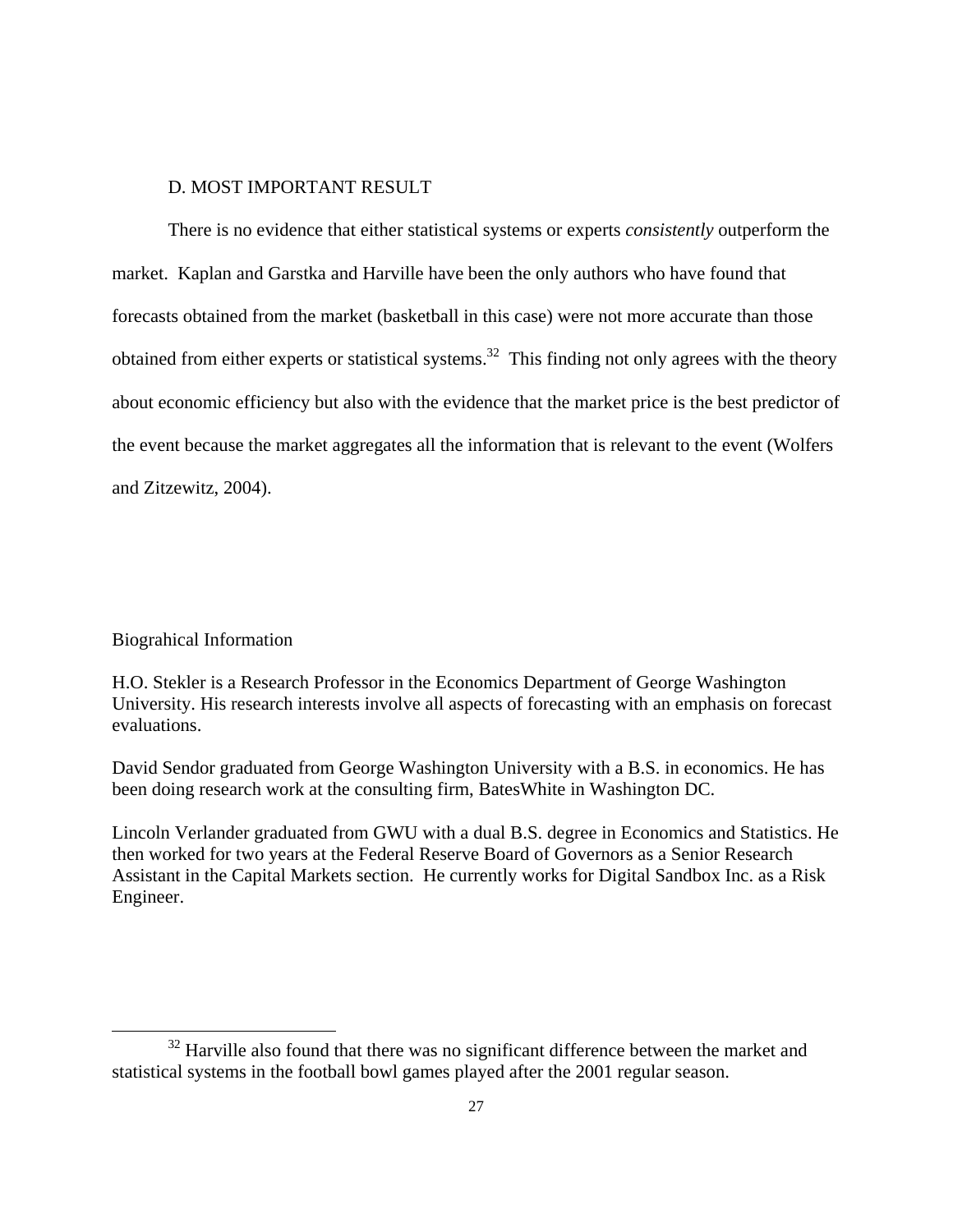#### Bibliography

Andersson, P., J. Edman and M. Ekman, (2005), Predicting the World Cup 2002 in soccer: Performance and confidence of experts and non-experts, *International Journal of Forecasting*, 21, 565-576.

Avery, C. and J. Chevalier, (1999), Identifying investor sentiment from price paths: The case of football betting, *Journal of Business*, 72, 493-521.

Barry, D. and J. A. Hartigan, (1993), Choice models for predicting divisional winners in Major League Baseball, *Journal of the American Statistical Association*, 88, 766-774.

Bennett, J. M. and J. A. Flueck, (1983), An evaluation of Major League Baseball Offensive performance models, *The American Statistician*, 37, 76-82.

Bentner, W., (1994), Computer based horse race handicapping and wagering systems: A report, in D. B. Hausch, V. S. Y. and W. T. Ziemba, eds. Efficiency of Racetrack Betting Markets, (Academic Press, New York, 1994), 183-198.

Berri, D. J., (1999), Who is 'most valuable'? Measuring the player's production of wins in the National Basketball Association, *Managerial and Decision Economics*, 20, 411-427.

Bird, R. and M. McCrae, (1987), Tests of the efficiency of racetrack betting using bookmaker odds, *Management Science,* 33, 1552-1562.

Bolton, R. N. and R. G. Chapman, (1986), Searching for positive returns at the track: A multinomial logit model for handicapping horse races, *Management Science*, 32, 1040-1060.

Boulier, B. L., and H. O. Stekler, (1999), Are sports seedings good predictors?: An evaluation, *International Journal of Forecasting*, 15, 83-91.

Boulier, B. L., and H. O. Stekler, (2003), Predicting the outcomes of National Football League games, *International Journal of Forecasting*, 19, 257-270.

Brown W. O. and R. D. Sauer, (1993a), Fundamentals or noise? Evidence from the professional basketball betting market, *Journal of Finance*, 48, 1193-1209.

Brown W. O. and R. D. Sauer, (1993b), Does the basketball market believe in the hot hand? Comment, *American Economic Review*, 83, 1377-1386.

Bukiet, B., E. R. Harold, and J. L. Palacios, (1997), A Markov chain apporach to baseball, *Operations Research*, 45, 14-23.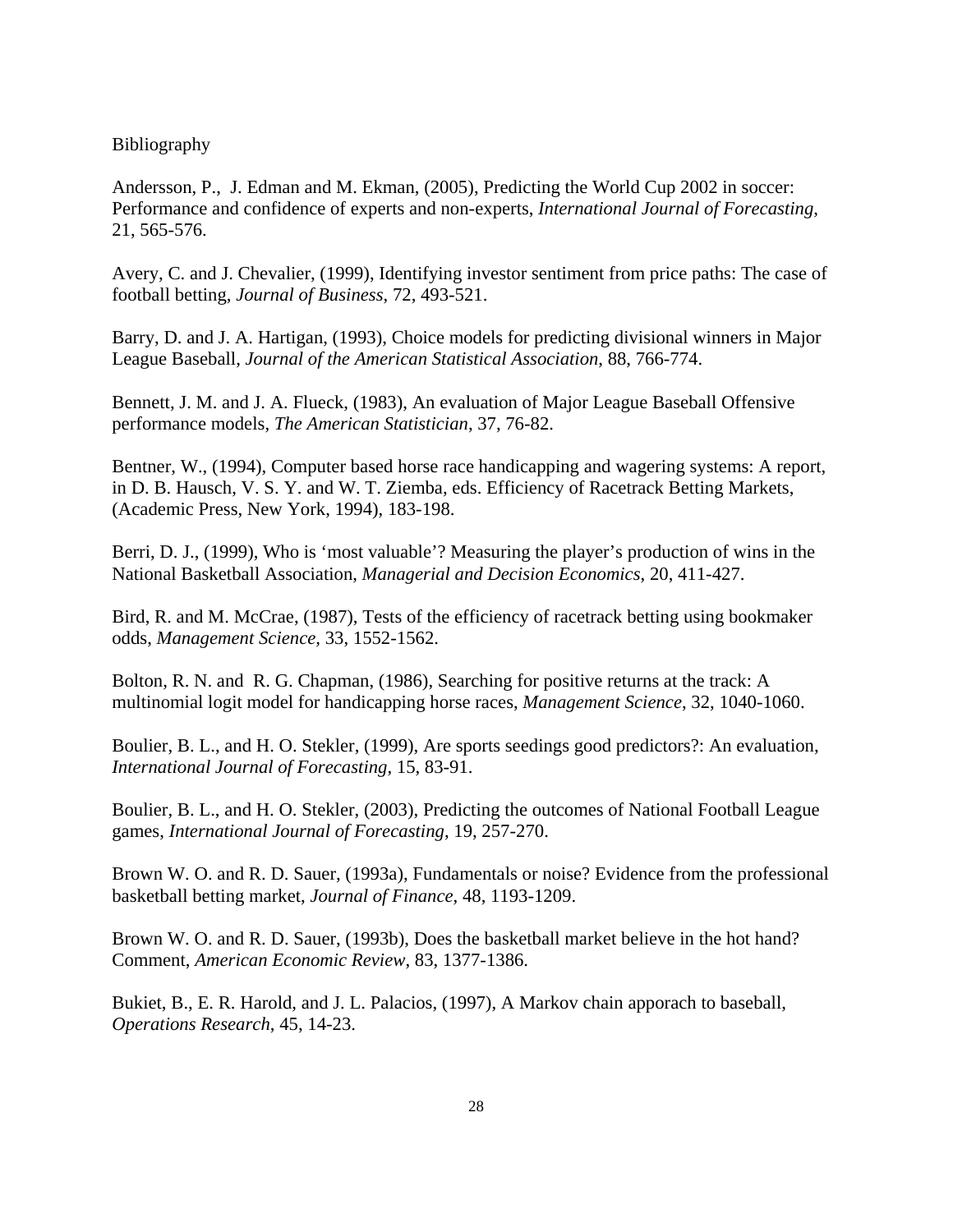Busche, K. and C. D. Hall, (1988), An exception to the risk preference anomaly, *Journal of Business*, 61, 337-346.

Cain, M., D. Law, and D. Peel, (2000), The favourite-longshot bias and market efficiency in UK football betting, *Scottish Journal of Political Economy,* 47, 25-36.

Camerer, C. F., (1989), Does the basketball market believe in the hot hand? *American Economic Review*, 79, 1257-1261.

Carlin, B. P., (1996), Improved NCAA basketball tournament modeling via point spread and team strength information, *The American Statistician*, 50, 39-43.

Carmichael, F., D. Thomas and R. Ward, (2000), Team performance: The case of English Premiership football, *Managerial and Decision Economics*, 21, 31-45.

Caudill, S. B., (2003), Predicting discrete outcomes with the maximum score estimator: The case of the NCAA men's basketball tournament, *International Journal of Forecasting*, 19, 313-317.

Caudill, S. B. and N. H. Godwin, (2002), Heterogeneous skewness in binary choice models: Predicting outcomes in the men' NCAA basketball tournament, *Journal of Applied Statistics*, 29, 991-1001.

Chapman, R. G., (1994), Still searching for positive returns at the track: empirical results from 2000 Hong Kong races, in D. B. Hausch, V. S. Y. and W. T. Ziemba, eds. Efficiency of Racetrack Betting Markets, (Academic Press, New York, 1994), 173-181.

Crafts, N. F. R., (1985), Some evidence of insider knowledge in horse race betting in Britain, *Economica*, 52, 295-304.

Crowder, M., M. Dixon, A. Ledford, and M. Robinso, (2002), Dynamic modelling and prediction of English Football League matches for betting, *The Statistician,* 51, 157-168.

Dana J. D. and M.M. Knetter, (1994), Learning and efficiency in a gambling market, *Management Science*, 40, 1317-1328.

Dare, W. H. and S. S. MacDonald, (1996), A generalized model for testing the home and favorite team advantage in point spread markets, *Journal of Financial Economics*, 40, 295-318.

Dare, W. H. and A. S. Holland, (2004), Efficiency in the NFL betting market: Modifying and consolidating research methods, *Applied Economics*, 36, 9-15.

Dare, W. H., J. M. Gandar, R.A. Zuber and R. M. Pavlik, (2005), In search of the source of informed trader information in the college football betting market, *Applied Financial Economics*, 15, 143-152.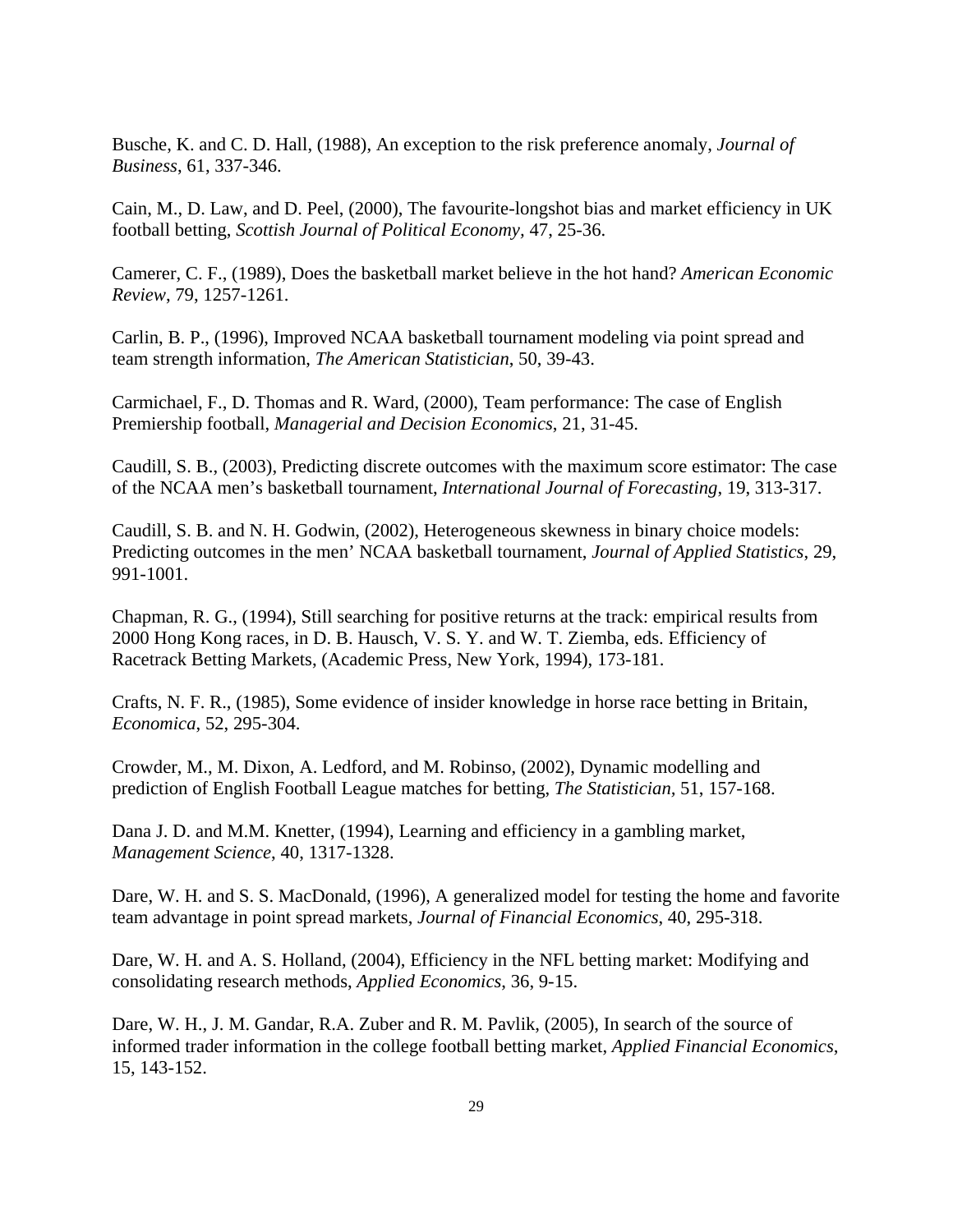Deschamps, B. and O. Gergaud, (2007), Efficiency in Betting Markets, Evidence from English football, *Journal of Prediction Markets*, 1, 61-73.

Dixon, M. J. and S.G. Coles, (1997), Modelling association football scores and inefficiencies in the football betting market, *Applied Statistics*, 46, 265-280.

Dixon, M. J. and P. F. Pope, (2004)The value of statistical forecasts in the UK association football betting market, *International Journal of Forecasting*, 20, 697-711.

Figlewski, S., (1979), Subjective information and market efficiency in a betting market, *Journal of Political Economy* , 87, 75-88, reprinted in D. B. Hausch, V. S. Y. and W. T. Ziemba, eds. Efficiency of Racetrack Betting Markets, (Academic Press, New York, 1994), 285-298.

Forrest D. K. and R. Simmons, (2000), Forecasting Sport: The behaviour and performance of football tipsters, *International Journal of Forecasting*, 16, 337-331.

Forrest, D., J. Goddard, and R. Simmons, (2005), Odds-setters as forecasters: The case of English football, *International Journal of Forecasting*, 21, 551-564.

Forrest, D., R. Simmons, and B. Buraimo, (2005a), Outcome uncertainty and the couch potato audience, *Scottish Journal of Political Economy*, 52, 641-661.

Forrest, D. and I. McHale, (2007), Anyone for tennis (betting)?, *European Journal of Finance,*  13, 751-768.

Gandar, J. M., W. H. Dare, C. R. Brown, and R. A. Zuber, (1998), Informed traders and price variations in the betting market for professional basketball games, *Journal of Finance*, 53, 385- 401.

Gandar, J. M., R. A. Zuber, and W. H. Dare, (2000), The search for informed traders in the totals betting market for National Basketball Association games, *Journal of Sports Economics*, 1, 177- 186.

Gandar, J. M., R. A. Zuber, R. S. Johnson, and W. Dare, (2002), Re-examining the betting market on Major League Baseball games: Is there a reverse favourite-longshot bias?, *Applied Economics*, 34, 1309-1317.

Glickman, M. E. and H. S. Stern, (1998), A state space model for National Football League games, *Journal of the American Statistical Association*, 93, 25-35.

Goddard, J., (2005), Regression models for forecasting goals and match results in association football, *International Journal of Forecasting*, 21, 331-340.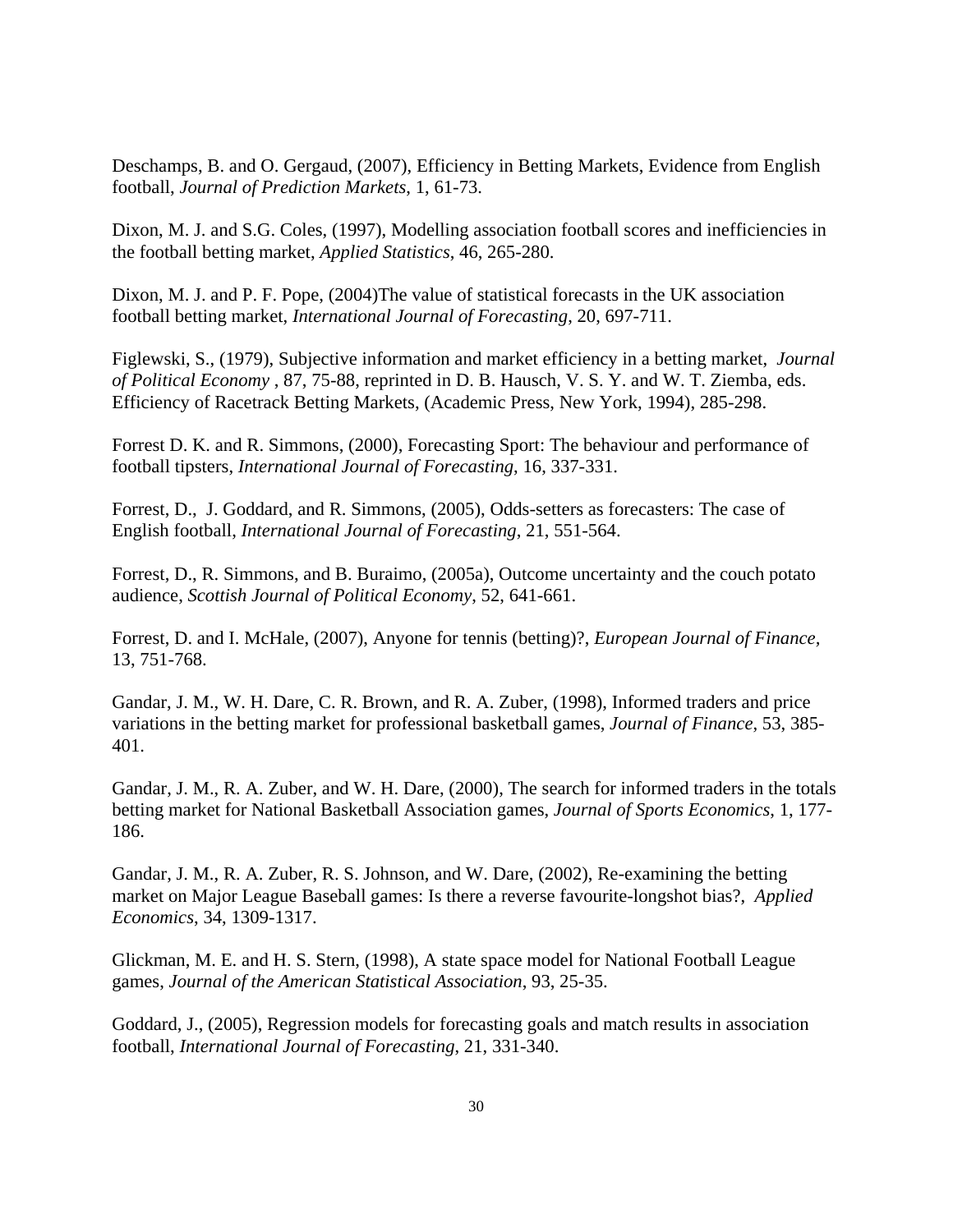Goddard, J. and I. Asimakopoulos, (2004), Forecasting football results and the efficiency of fixed-odds betting, *Journal of Forecasting*, 23, 51-66.

Golec, J. and M. Tamarkin, (1991), The degree of inefficiency in the football betting market, *Journal of Financial Economics*, 30, 311-323.

Graham, I. and H. Stott, (2008), Predicting bookmaker odds and efficiency for UK football, *Applied Economics*, 40, 99-109.

Gramm, M. and D. H. Owens, (2005), Determinants of betting market efficiency, *Applied Economics Letters*, 12, 181-185.

Gray, P. K. and S. F. Gray, (1997), Testing market efficiency: Evidence from the NFL sports betting market, *Journal of Finance*, 52, 1725-1737.

Hadley, L., M. Poitras, J. Ruggiero, and S. Knowles, (2000), Performance evaluation of National Football League, teams, *Managerial and Decision Economics*, 21, 63-70.

Harville, D., (1980), Predictions for National Football League games via linear-model methodology, *Journal of the American Statistical Association*, 75, 516-524.

Harville, D., (2003), The selection or seeding of college basketball or football teams for postseason competition, *Journal of the American Statistical Association*, 98, 17-27.

Harville, D. and M. H. Smith, (1994), The home-court advantage: How large is it and does it vary from team to team? *The American Statistician*, 48, 22-28.

Horowitz, I., (1994), Pythagoras, Tommy Lasorda, and me: On evaluating baseball managers, *Social Science Quarterly*, 75, 187-194.

Horowitz, I., (1997), Pythagoras's petulant persecutors, *Managerial and Decision Economics*, 18, 343-344.

Kaplan, E. H. and S. J. Garstka, (2001), March madness and the office pool, *Management Science*, 47, 369-382.

Kahnemann, D. and A. Tversky, (1982), Intuitive prediction: biases and corrective procedures, in Judgment under uncertainty: Heuristics and biases, (Eds.) D. Kahnemann, P. Slovic, and A. Tversky, Cambridge University Press, London.

Kuypers, T., (2000), Information and efficiency: An empirical study of a fixed odds betting market, *Applied Economics*, 32, 1353-1363.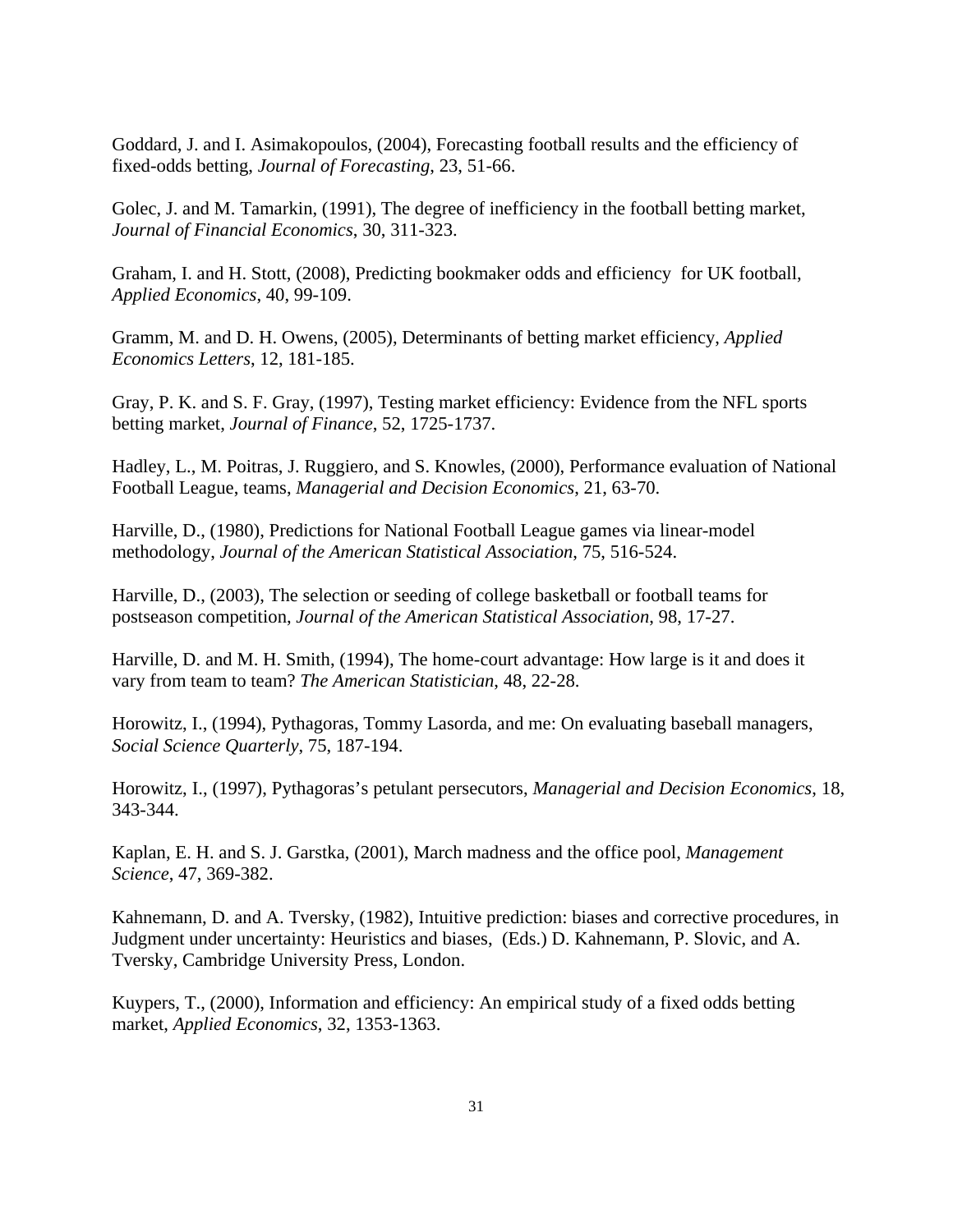Lo, V. S. Y., (1994), Application of logit models in racetrack data, in D. B. Hausch, V. S. Y. and W. T. Ziemba, eds. Efficiency of Racetrack Betting Markets, (Academic Press, New York, 1994), 307-???

Maher, M. J., (1982), Modelling association football scores, *Statist. Neerland*, 36-109-118.

Malios, W. S., (2000), *The analysis of sports forecasting: Modeling parallels between sports gambling and financial markets*, (Kluwer Academic Publishers, Boston)

Oorlog, D. R., (1995), Serial correlation in the wagering market for professional basketball, *Quarterly Journal of Business and Economics*, 34, 96- 109.

Pankoff, L. D., (1968), Market efficiency and football betting, *Journal of Business*, 41, 203-214.

Paul, R. and A. Weinbach, (2005a), Market efficiency and NCAA college basketball gambling, *Journal of Economics and Finance*, 29, 403-408.

Paul, R. and A. Weinbach, (2005b), Bettor misperceptions in the NBA: The overbetting of large favorites and the "hot hand", *Journal of Sports Economics*, 6, 390-400.

Pope, P. F. and D. A. Peel, (1989), Information. Prices and efficiency in a fixed-odds betting market, *Economica*, 56, 323-341.

Porter, P. K. and G. W. Scully, (1982), Measuring managerial efficiency: The case of baseball, *Southern Economic Journal*, 48, 642-650,

Quandt,R. E., (1986), Betting and equilibrium, *Quarterly Journal of Economics*,101, 201-207.

Rosner, B., F. Mosteller, and C. Youtz, (1996), Modeling pitcher performance and the distribution of runs per inning in Major League Baseball, *The American Statistician*, 50, 352-360.

Rue, H. and O. Salvesen, (2000), Prediction and retrospective analysis of soccer matches in a league, *The Statistician*, 49, 399-418.

Ruggiero, J., L. Hadley, G. Ruggiero, and S. Knowles, (1997), A note on the Pythagorean theorem of baseball production, *Managerial and Decision Economics*, 18, 335-342.

Sauer, R. D., (1998), The economics of wagering markets, *Journal of Economic Literature, 36, 2021-2064.*

Sauer, R. D., (2005), The state of research on markets for sports betting and suggested future directions, *Journal of Economics and Finance*, 29, 416-426.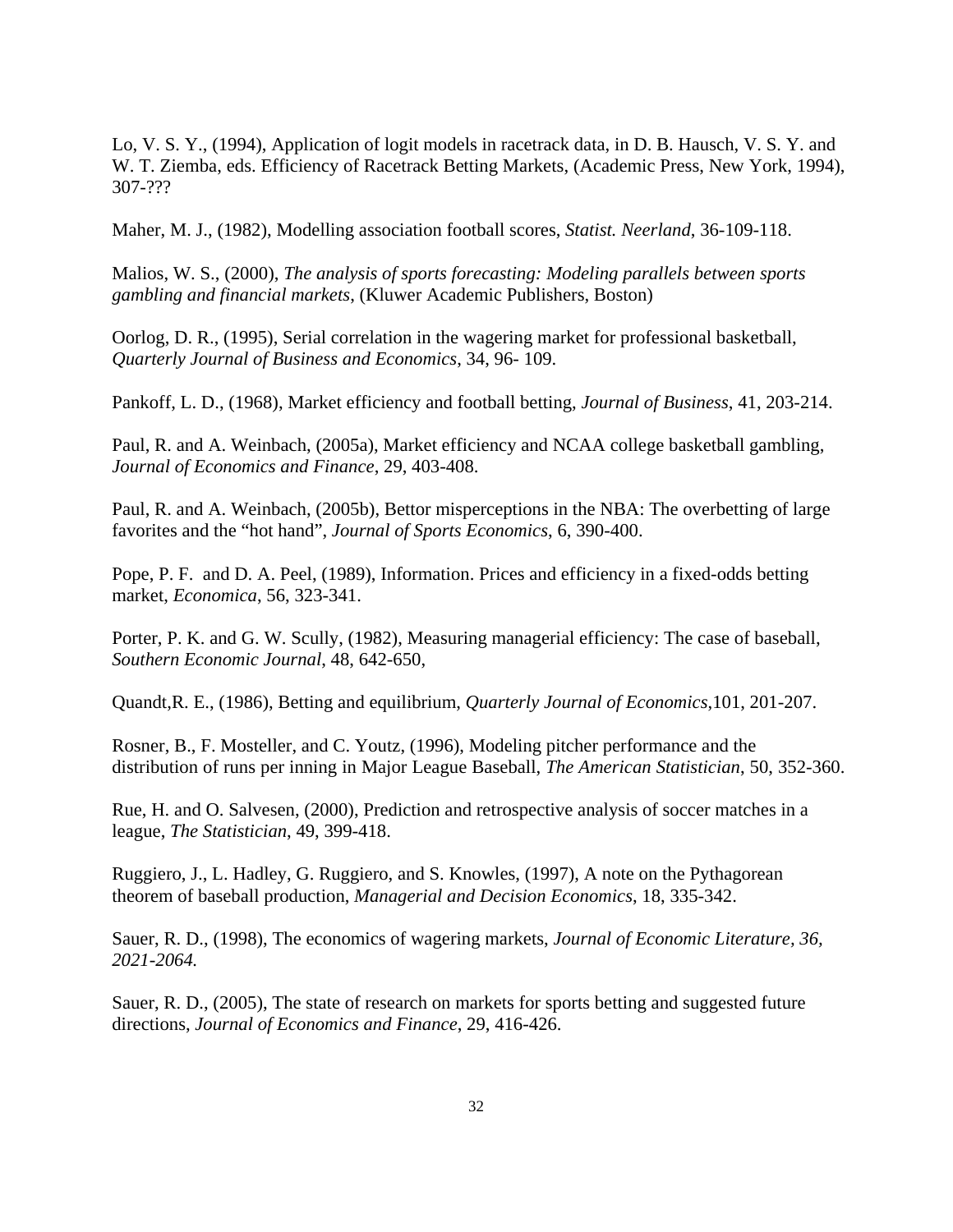Sauer, R. D., V. Brajer, S. P Ferris, and M. W. Marr, (1988), Hold your bets: Another look at the efficiency of the market for National Football League games, *Journal of Political Economy*, 96, 206-213.

Shmanske, S., (2005), Odds-setting efficiency in gambling markets: Evidence from the PGA Tour, *Journal of Economics and Finance*, 29, 391-402.

Schoenfeld, B., (2003), What's my line?, *Sports Illustrated*, December 8, 76- 89.

Schwertman, N. C., T. A. McCready and L. Howard, (1991), Probability models for the NCAA regional basketball tournaments, *The American Statistician*, 45, 35-38.

Schwertman, N. C., K. L. Schenk and B. C. Holbrook, (1996), More probability models for the NCAA regional basketball tournaments, *The American Statistician*, 50, 34-38.

Smyth, D. J. and S. J. Smyth, (1994), Major League Baseball division standings, sports journalists' predictions and player salaries, *Managerial and Decision Economics*, 15, 421-429.

Snyder, W. W., (1978), Horse racing: Testing the efficient markets model, *Journal of Finance*, 33, 1009-1118.

Song, C. U., B. L. Boulier, and H. O. Stekler, (2007), Comparative accuracy of judgmental and model forecasts of American football games, *International Journal of Forecasting*, 23, 405-413.

Szymanski, S., (2003), The economic design of sporting events, *Journal of Economic Literature*, 41, 1137-1187.

Turocy, T. L., Offensive performance, omitted variables, and the value of speed in baseball, *Economics Letters*, 89, 283-286.

Vaughan Williams, L., (1999), Information efficiency in betting markets: A survey, *Bulletin of Economic Research,* 51, 1-30.

Vaughan Williams, L., (2005), *Information efficiency in financial and betting markets*, (Cambridge: Cambridge University Press).

Vaughan Williams, L. and D. Paton, (1998), Why are some favourite- longshot biases positive and others negative?, *Applied Economics*, 30, 1505-1510.

Vergin, R. C., (2001), Overreaction in the NFL point spread market, *Applied Financial Economics*, 11, 497-509.

Vergin, R. C. and M. Scriabin, (1978), Winning strategies for wagering on National Football League games, *Management Science*, 24, 809-818.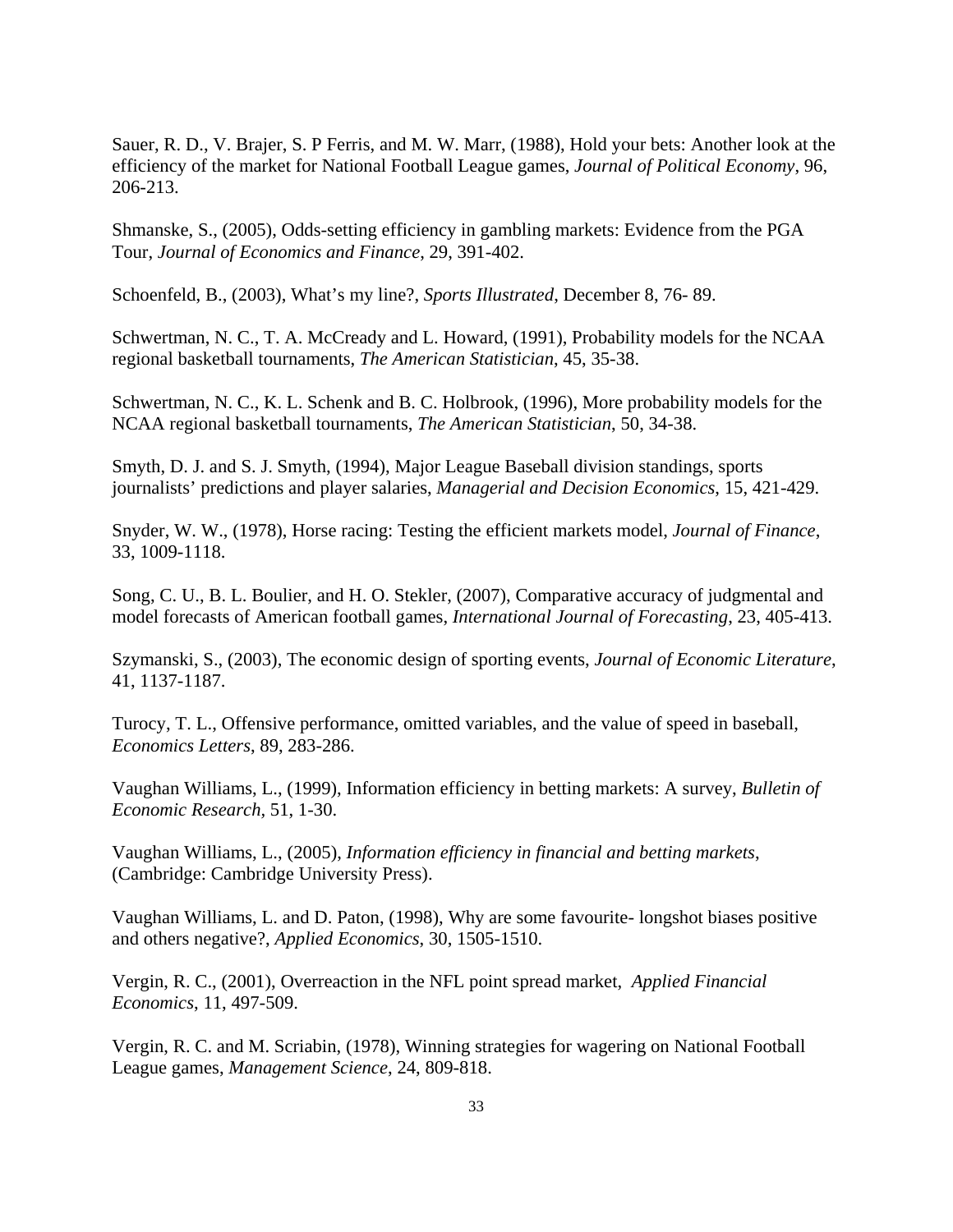Wodland, B. M. and L. M. Woodland, (1999), Expected utility, skewness, and the baseball betting market, *Applied Economics,* 31, 337-345.

Wodland, L. M. and B. M. Woodland, (1994), Market efficiency and the favorite-longshot bias: The baseball betting market, *Journal of Finance*, 49, 269-279.

Wolfers, J. and E. Zitzewitz, (2004), Prediction markets, *Journal of Economic Perspectives*, 18, 107-126.

Zak, T. A., C. J. Huang, and J. J. Siegfried, (1979), Production efficiency: The case of professional basketball, *Journal of Business*, 52, 379-392.

Zuber, R.A., J. M. Gandar, B. D. Bowers, (1985), Beating the spread: Testing the efficiency of the gambling market for National Football League games, *Journal of Political Economy*, 93, 800-806.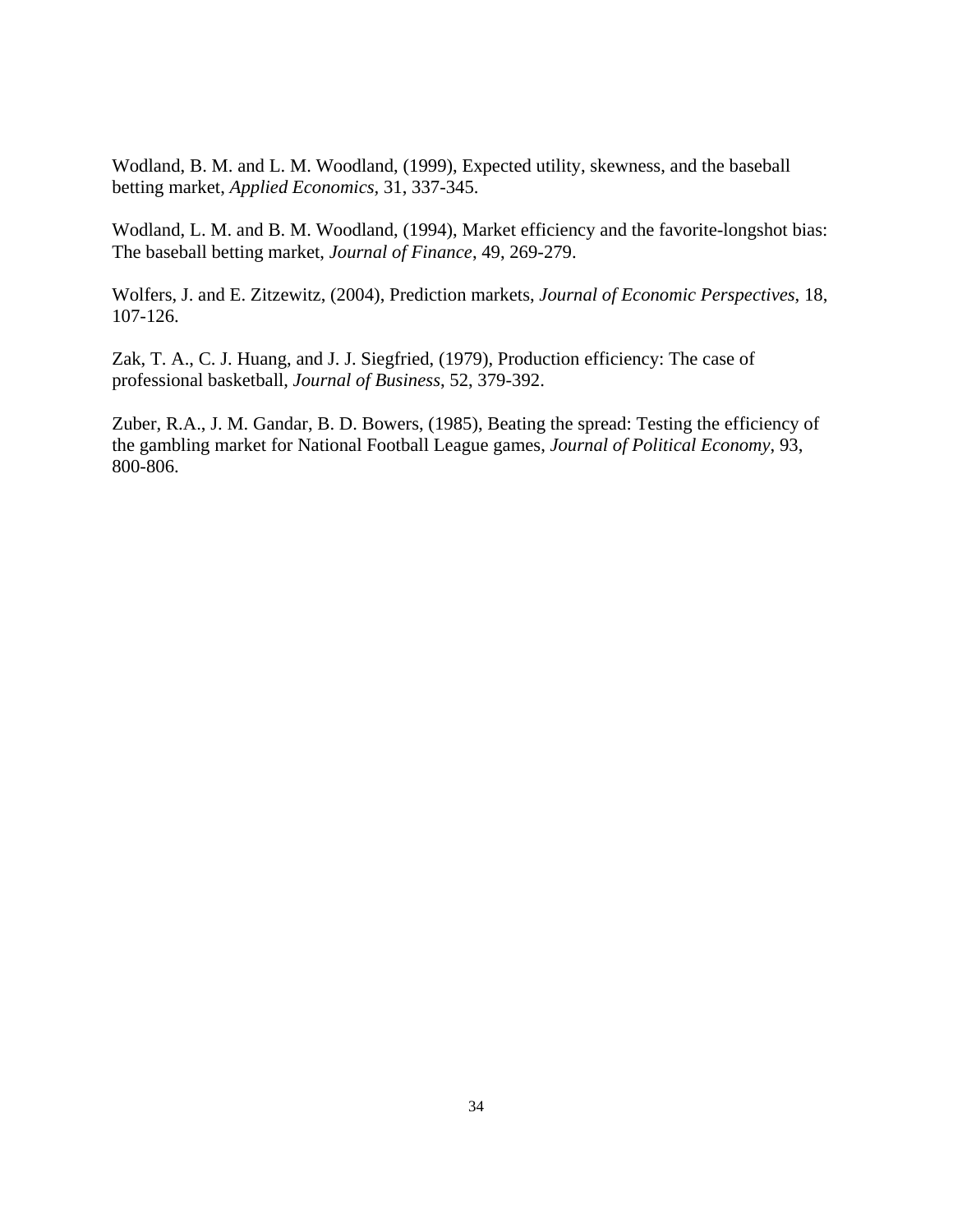#### Appendix- Characteristics of the Models

#### A. Horse Racing

 Bolton and Chapman (1986) construct a multinomial logit model of horse racing that includes characteristics of both the horse and the jockey.<sup>33</sup> While the final equation includes many variables that are not statistically significant, one characteristic, the speed of the horse contributes the most to explaining the variance of the horse races. Expanded versions of this multinomial logit model improve the explanatory power of the equations (Bentner, 1994; Chapman, 1994).

#### B. Baseball

 Many of the basic models of a baseball game consider either the characteristics of the offense to determine the number of runs scored or the qualities of the pitching staff in permitting runs to be scored. Thus Porter and Scully (1982) estimate a production function based on a team's slugging average and its strike-out-to-walk pitching ratio.<sup>34</sup> Other models provided more detail about baseball's offense and pitching; for example Bennett and Flueck (1983) examined various characteristics of offense to determine the number of runs that would be scored but did not make explicit predictions with their model. $35$ 

 $33$ The characteristics of the horse include the percentage of races won, winnings per race, an index measuring speed, weight and post position. The jockey characteristics include the number of races won and his winning percentage.<br><sup>34</sup>This model was not used to make predictions but rather was employed to measure the relative

performance of baseball managers. Horowitz (1994) uses a power score variant of this production function (runs scored/ runs allowed) in a similar analysis of managerial performance. See Ruggiero et al. (1997) and Horowitz (1997) for a further discussion of this subject. Hadley et al. (2000) used a similar approach to evaluate football coaches. 35These variables included the various types of hits, walks, types of outs, etc.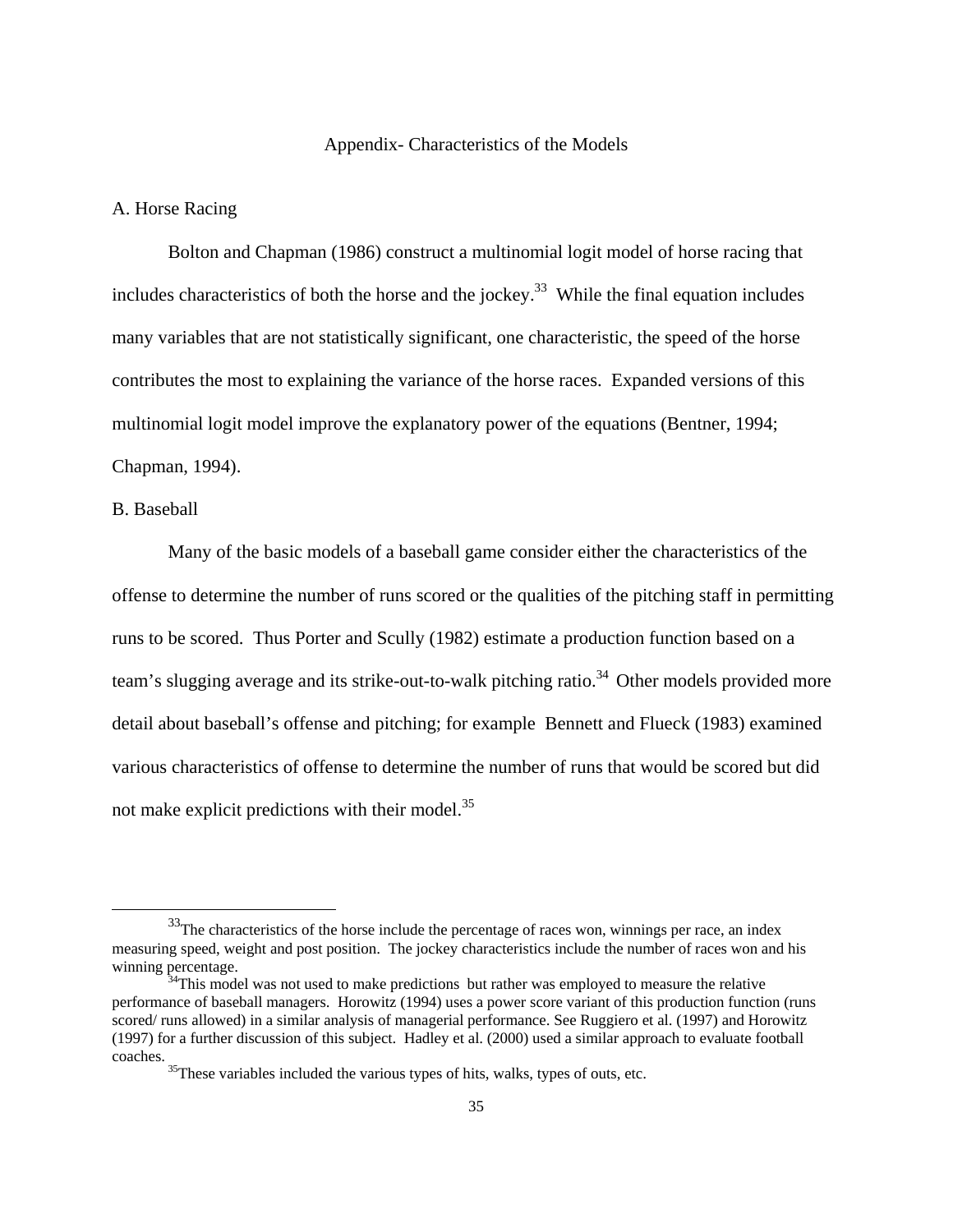Rosner et al. (1996) estimated relationships that measured pitcher performance and determined the number of runs that would be scored in each inning. They were able to do this because play-by-play data have been available for all Major League Baseball games since 1984. An adjusted negative binomial distribution was fit to the data to explain the number of batters that a particular pitcher would face. The number of runs that will be scored is a complex function of two distributions: the negative binomial distribution and a conditional distribution of the number of runs that score given that the pitcher has faced a specified number of batters. (Rosner et al. 1996, p.352.) Other studies include Malios (2000) who listed the factors that determined offensive and pitching performance, and Turocy (2005) who added a speed variable to the conventional production function.

 Barry and Hartigan (1993) used a binary-choice model to calculate the probability that in 1991 a National League team would win its division. The model was based on the strength of the teams as the season progressed with greater weight placed on the most recent sequence of games as well as the teams' home-field advantage.

#### C. Football

 The many statistical systems that are designed to predict the margin of victory of NFL or college football games are estimated in different ways. Zuber et al., (1985) and Sauer et al., (1988) derived models using the fundamental characteristics of a team's offense and defense to explain the margin of victory. Dana and Knetter (1994) developed a dynamic model using point score indices as a measure of the abilities of the teams while Glickman and Stern (1998), developed a state space model based on Bayesian techniques for predicting NFL scores.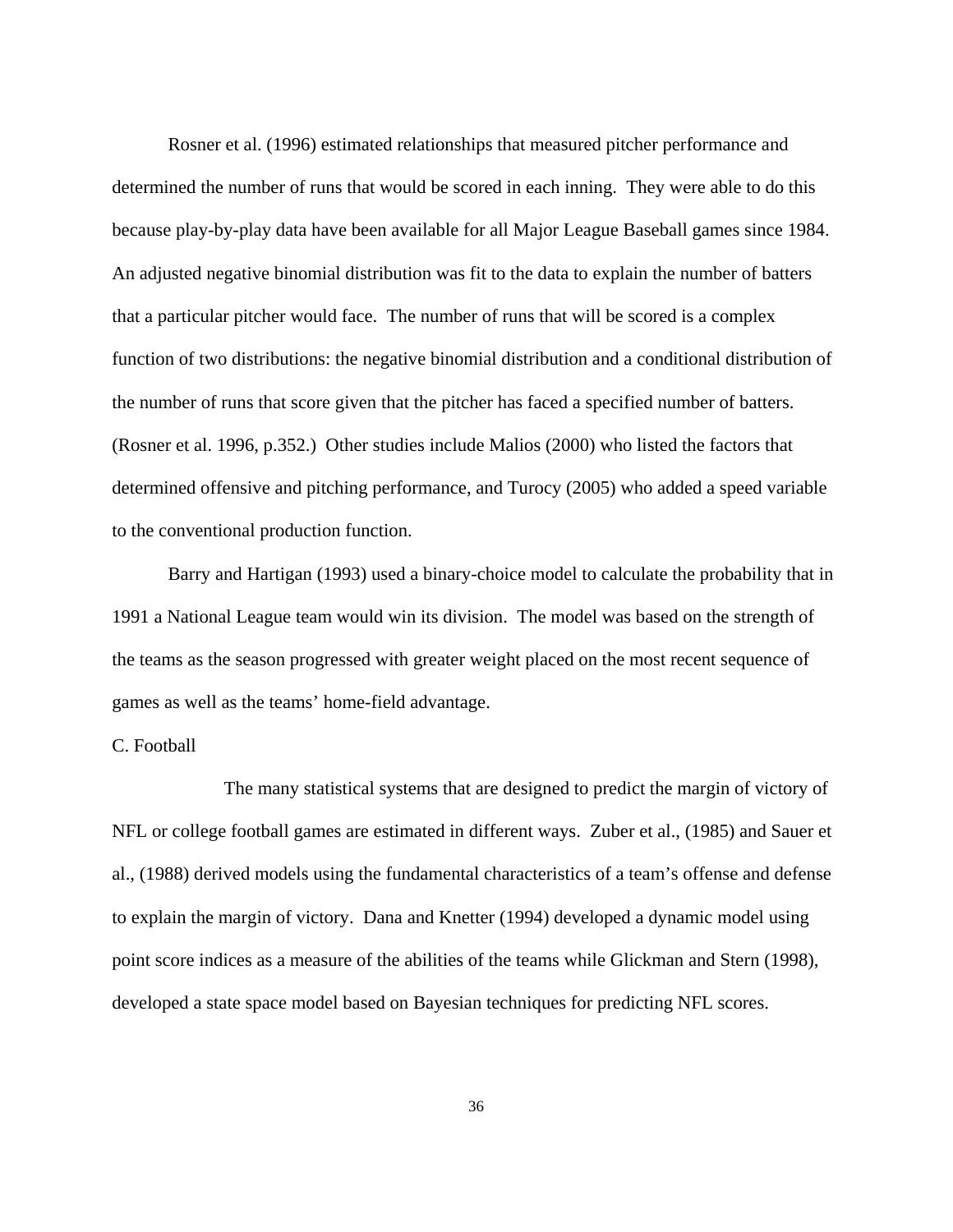Other models are based on power scores that summarize the latent abilities of the football teams. Variants of these power scores have been used in forecasting both the outcomes of football games and the margins of victory. For example, see Harville (1980) and Boulier and Stekler (2003).

#### D. Basketball

 Zak et al. (1979) developed a production function that represented the defensive and offensive elements of a basketball game. The model was designed to measure the relative contribution of each of those elements to the winning margin. Each team's productive efficiency was then calculated. Berri (1999) used a similar model that was designed to measure the contribution of individual players to a team's wins. Rather than directly predicting a team's wins, each player's contribution towards his team's wins was summed.

 Other modeling approaches did not construct production functions but rather used proxy variables that measured the latent skills or strengths of each team. The margin of victory in a contest between two teams was considered a measure of the comparative strengths of the two (Brown and Sauer, 1993; Harville and Smith, 1994; Oorlog, 1995; Kaplan and Garstka, 2001; Harville, 2003). A variant of this approach is a statistical scoring system. As an example, Sagarin's system can be used to predict the expected scoring by any two teams. This system is based on the number of victories of each team, the strength of the teams that were defeated, the margin of victory adjusted for blowouts, and an adjustment for the home court advantage.

 Alternatively, in a tournament, the seedings of the teams, which are obtained from a statistical scoring system, can be used as a predictor. Since 1985, the NCAA has selected 64 college basketball teams to participate in a tournament to select a field to compete for the men's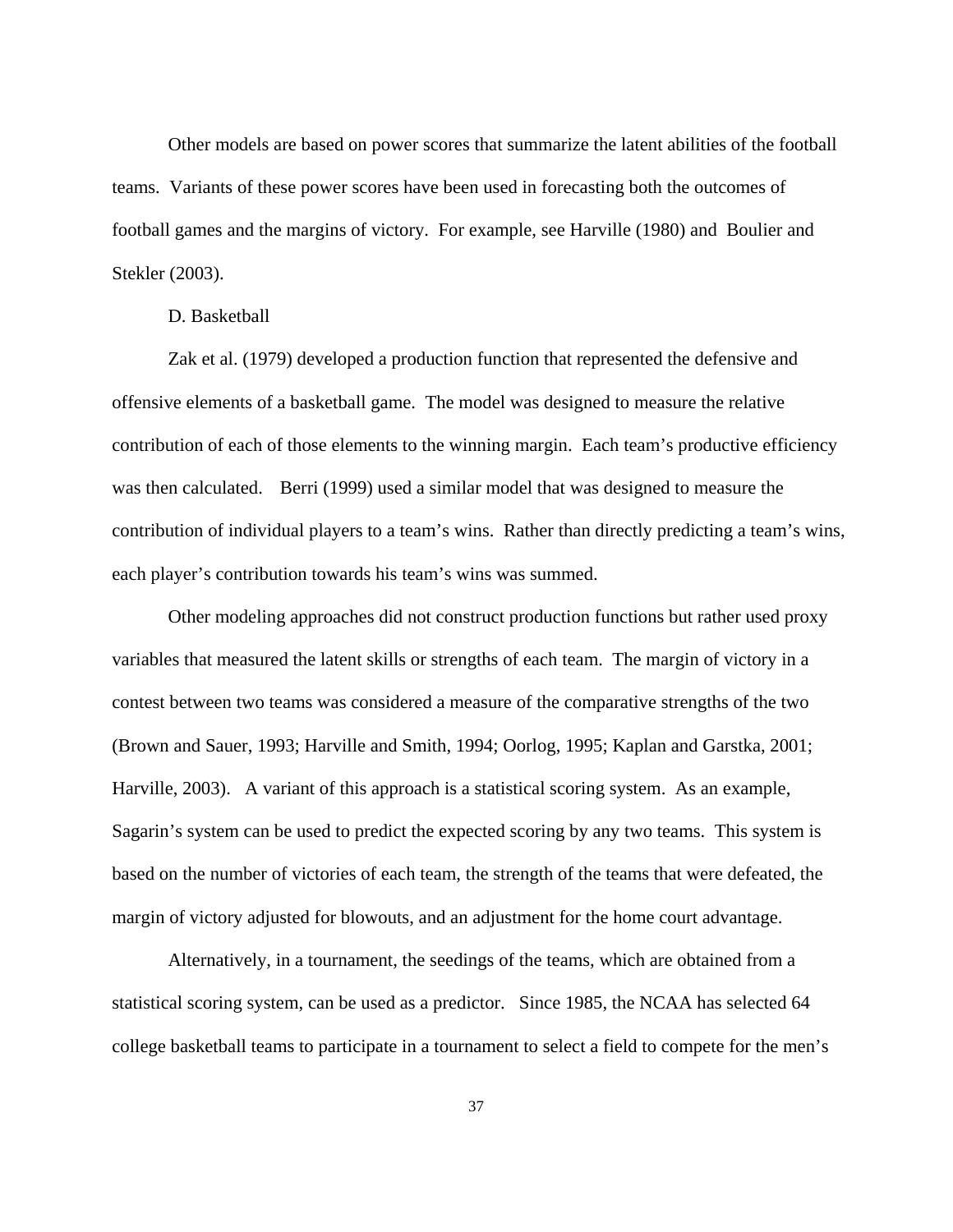national championship. The 64 teams are divided into four regional tournaments of 16 teams that are ranked from 1 through  $16^{36}$  Boulier and Stekler (1999), Caudill and Godwin (2002), Kaplan and Garstka (2001), Caudill (2003), and Harville (2003) all base their analyses on the differences in the ranks of the teams, but their statistical models differed.

 Boulier and Stekler (1999) used a probit model based solely on the difference in ranks. Caudill and Godwin (2002) developed a heterogeneous skewness model that takes into account not only the difference in ranks but also the level of the seed. Thus the probability that a Number 1 seed beats a Number 5 seed is greater than the probability that a Number 5 seed beats a Number 9-ranked team. Finally, Harville (2003) constructed a modified-least-squares ranking procedure based by placing a limit on the margin of victory. He then compared the forecasts of the model solely with the difference in ranks (Also see Schwertman et al., 1991, 1996; and Carlin, 1996).

E. Soccer

 The modeling has been done at three levels. In the production function approach variables that are associated with attack and defense are embodied in the model. A second approach is to model each team's goal scoring abilities and then predict which team will win based on the difference in the predicted number of goals. Finally, discrete-choice models based on past performance are used to directly predict the probabilities of the home team winning, drawing, or losing.

In the production function approach, Carmichael et al. (2004) estimated the effects of

<sup>&</sup>lt;sup>36</sup> The seeds are determined from a statistical scoring system, the RPI, called the ratings percentage index. It gives weights of .25, .50, and .25 to the team's winning percentage, the winning percentage of its opponents, and winning percentage of the opponents' opponents, respectively.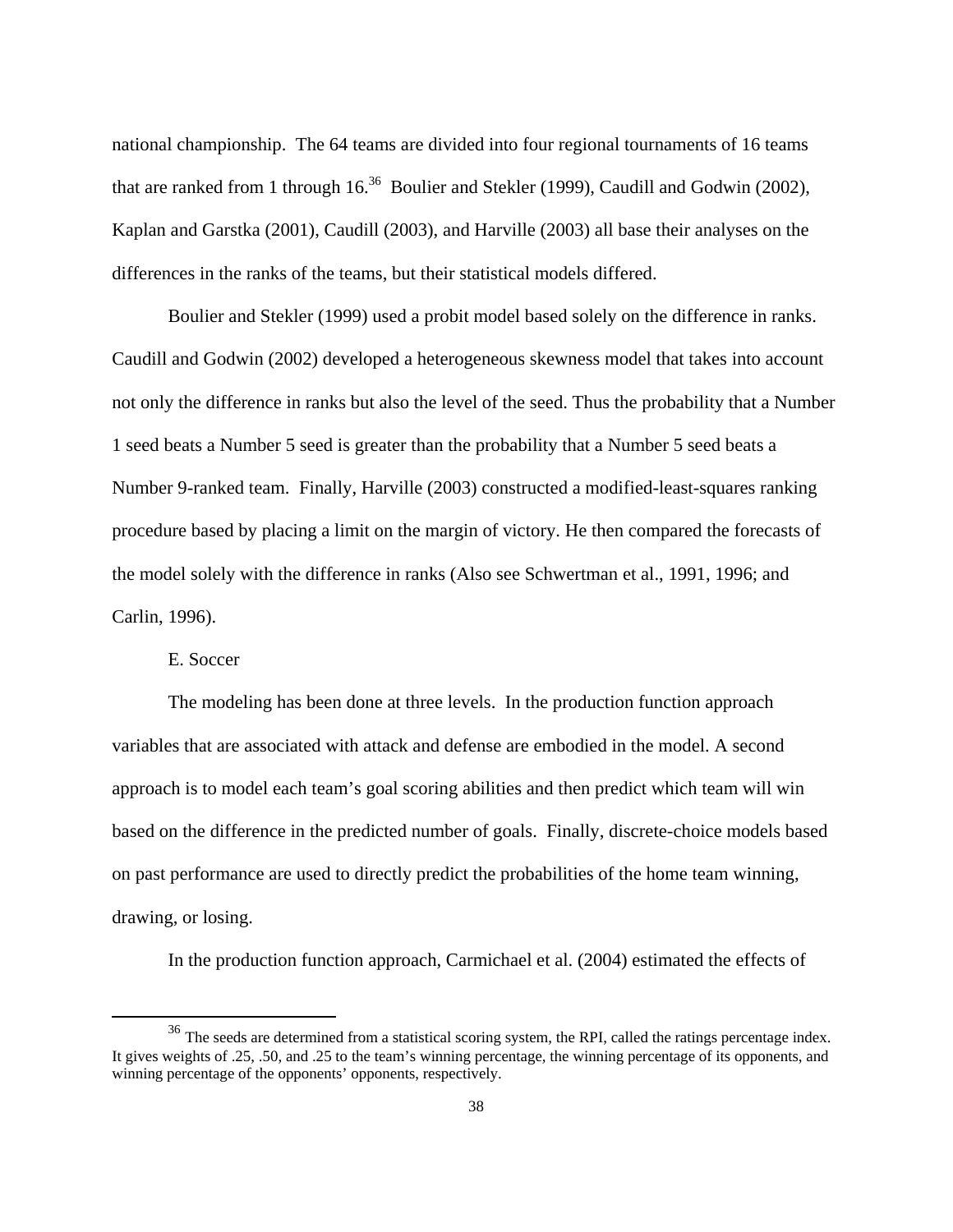specific types of plays on the difference in the number of goals scored by the two teams. The Poisson distribution is an alternative model for predicting the number of goals that teams will score. Dixon and Coles (1997) show that this distribution provides a good fit to the score data for the 1992-95 seasons, but they also add attack and defense parameters to the basic model of Maher (1982). Moreover, they permit the parameters to vary to reflect changes in team strength that may have occurred over time. The model of Cain et al. (2000) differed from that of Dixon-Coles for two reasons: it used the negative binomial distribution to model the number of goals scored, and the independent variables were the win-lose odds prices quoted by the bookmakers rather than proxy attack-defense variables.<sup>37</sup>

Since the abilities and performance of teams can change over time, some models have become dynamic to capture these effects. Dixon and Coles were among the first to incorporate dynamic factors into a model. Crowder et al. (2002) derive an approximation to the Dixon-Coles model and show that the two models yield similar results. The Bayesian dynamic model of Rue and Salveson (2000) yielded likelihood measures.

 The discrete choice models were based on ordered probits that included a variety of explanatory variables. Kuypers (2000) included the bookmakers' odds as well as some performance variables in his model. The win ratios of the two teams playing the match were included as independent variables in the model of Goddard and Asimakopoulos (2004).

 $37$ The Poisson distribution is a limiting case of the negative binomial.